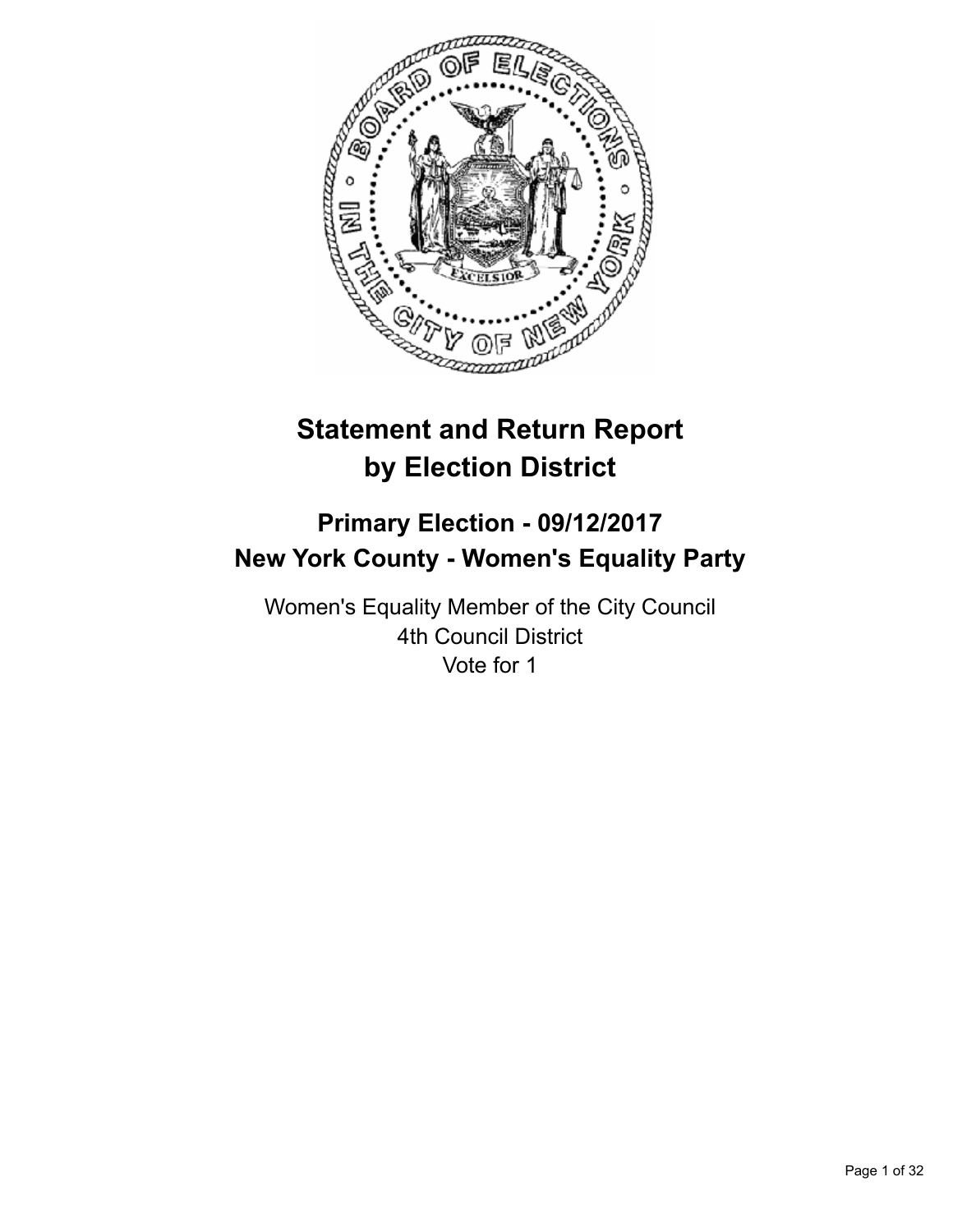

| <b>Total Applicable Ballots</b>                          | 0 |
|----------------------------------------------------------|---|
| Less - Inapplicable Federal/Special Presidential Ballots | 0 |
| <b>Total Ballots</b>                                     | 0 |
| AFFIDAVIT                                                | 0 |
| ABSENTEE / MILITARY                                      | 0 |
| MANUALLY COUNTED EMERGENCY                               | 0 |
| PUBLIC COUNTER                                           | 0 |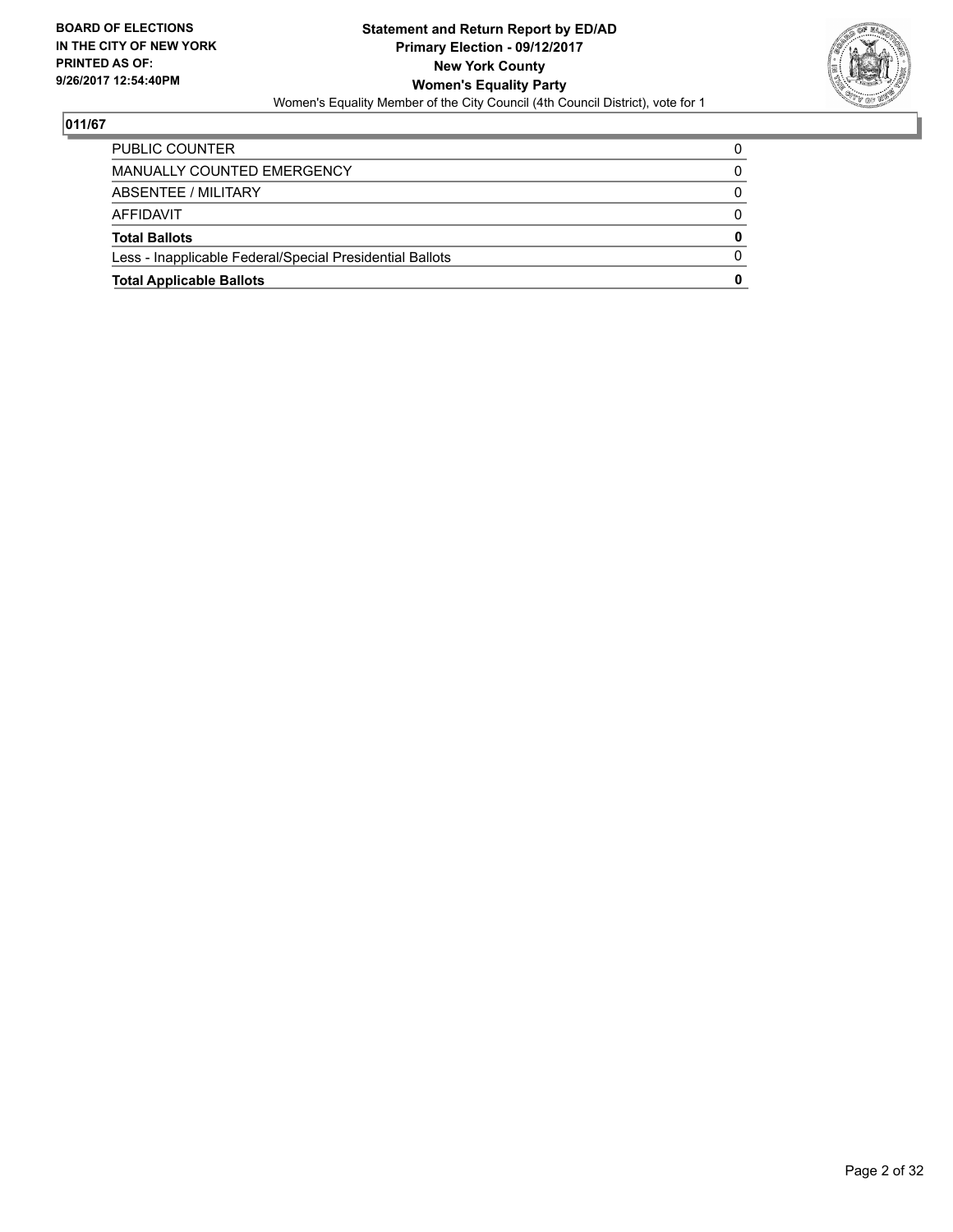

| <b>Total Applicable Ballots</b>                          | o        |
|----------------------------------------------------------|----------|
| Less - Inapplicable Federal/Special Presidential Ballots | 0        |
| <b>Total Ballots</b>                                     | $\bf{0}$ |
| AFFIDAVIT                                                | $\Omega$ |
| ABSENTEE / MILITARY                                      | 0        |
| MANUALLY COUNTED EMERGENCY                               | $\Omega$ |
| PUBLIC COUNTER                                           | 0        |

#### **008/68**

| <b>Total Applicable Ballots</b>                          | 0            |
|----------------------------------------------------------|--------------|
|                                                          |              |
| Less - Inapplicable Federal/Special Presidential Ballots | $\Omega$     |
| <b>Total Ballots</b>                                     | $\mathbf{0}$ |
| AFFIDAVIT                                                | $\Omega$     |
| ABSENTEE / MILITARY                                      | $\mathbf{0}$ |
| MANUALLY COUNTED EMERGENCY                               | $\Omega$     |
| PUBLIC COUNTER                                           |              |

#### **009/68**

| <b>Total Applicable Ballots</b>                          | 0        |
|----------------------------------------------------------|----------|
| Less - Inapplicable Federal/Special Presidential Ballots | 0        |
| <b>Total Ballots</b>                                     | 0        |
| AFFIDAVIT                                                | 0        |
| <b>ABSENTEE / MILITARY</b>                               | $\Omega$ |
| MANUALLY COUNTED EMERGENCY                               |          |
| PUBLIC COUNTER                                           |          |

## **010/68**

| <b>Total Applicable Ballots</b>                          | o            |
|----------------------------------------------------------|--------------|
| Less - Inapplicable Federal/Special Presidential Ballots | <sup>0</sup> |
| <b>Total Ballots</b>                                     | 0            |
| <b>AFFIDAVIT</b>                                         |              |
| ABSENTEE / MILITARY                                      | 0            |
| <b>MANUALLY COUNTED EMERGENCY</b>                        | 0            |
| <b>PUBLIC COUNTER</b>                                    |              |

| <b>Total Applicable Ballots</b>                          | 0 |
|----------------------------------------------------------|---|
| Less - Inapplicable Federal/Special Presidential Ballots |   |
| <b>Total Ballots</b>                                     | 0 |
| AFFIDAVIT                                                | 0 |
| ABSENTEE / MILITARY                                      | 0 |
| MANUALLY COUNTED EMERGENCY                               | 0 |
| <b>PUBLIC COUNTER</b>                                    |   |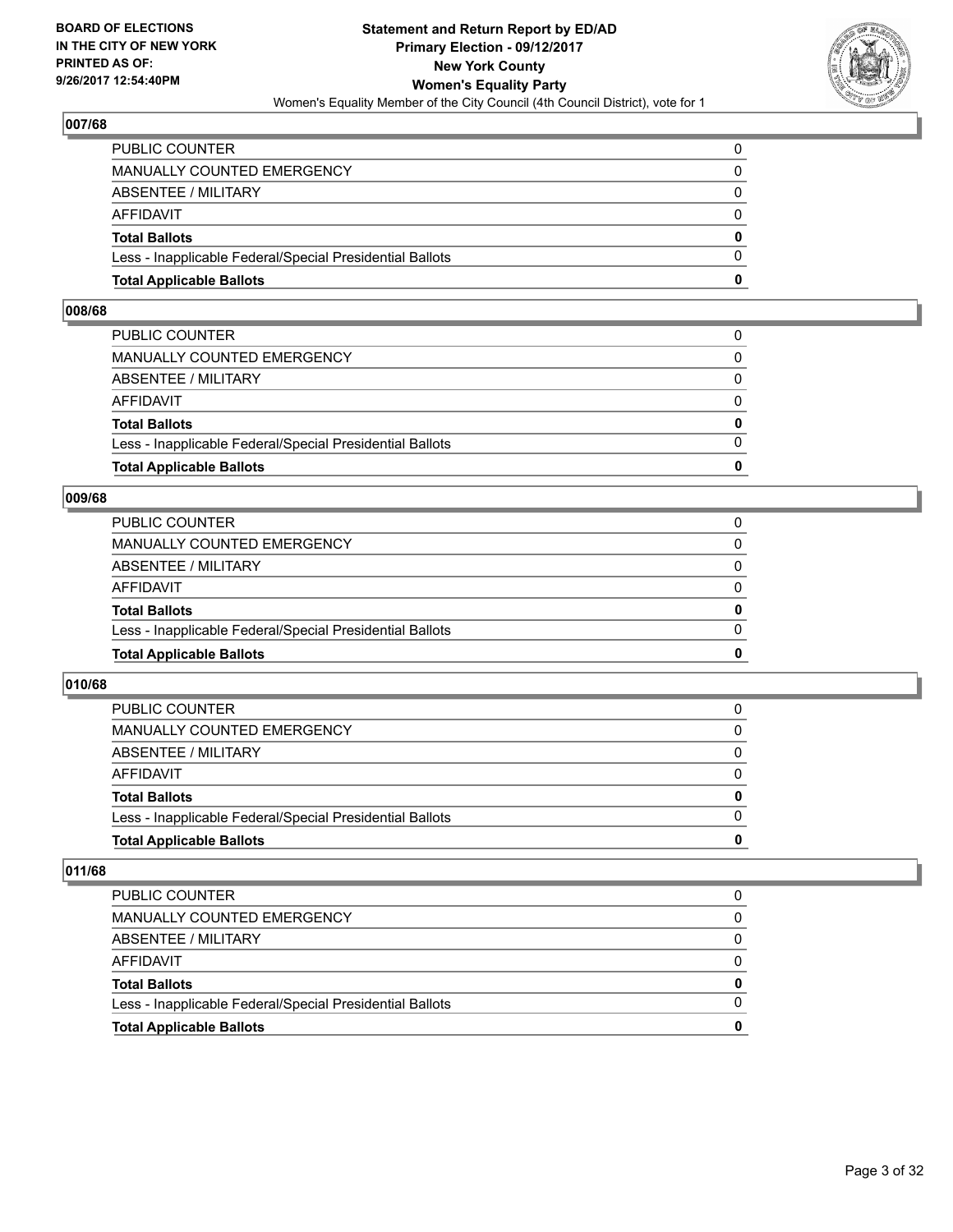

| <b>Total Applicable Ballots</b>                          | 0        |
|----------------------------------------------------------|----------|
| Less - Inapplicable Federal/Special Presidential Ballots | $\Omega$ |
| <b>Total Ballots</b>                                     | $\bf{0}$ |
| AFFIDAVIT                                                | 0        |
| ABSENTEE / MILITARY                                      | $\Omega$ |
| MANUALLY COUNTED EMERGENCY                               | 0        |
| <b>PUBLIC COUNTER</b>                                    |          |

| <b>Total Applicable Ballots</b>                          | 0        |
|----------------------------------------------------------|----------|
| Less - Inapplicable Federal/Special Presidential Ballots | $\Omega$ |
| <b>Total Ballots</b>                                     | 0        |
| AFFIDAVIT                                                | $\Omega$ |
| ABSENTEE / MILITARY                                      | $\Omega$ |
| MANUALLY COUNTED EMERGENCY                               |          |
| PUBLIC COUNTER                                           |          |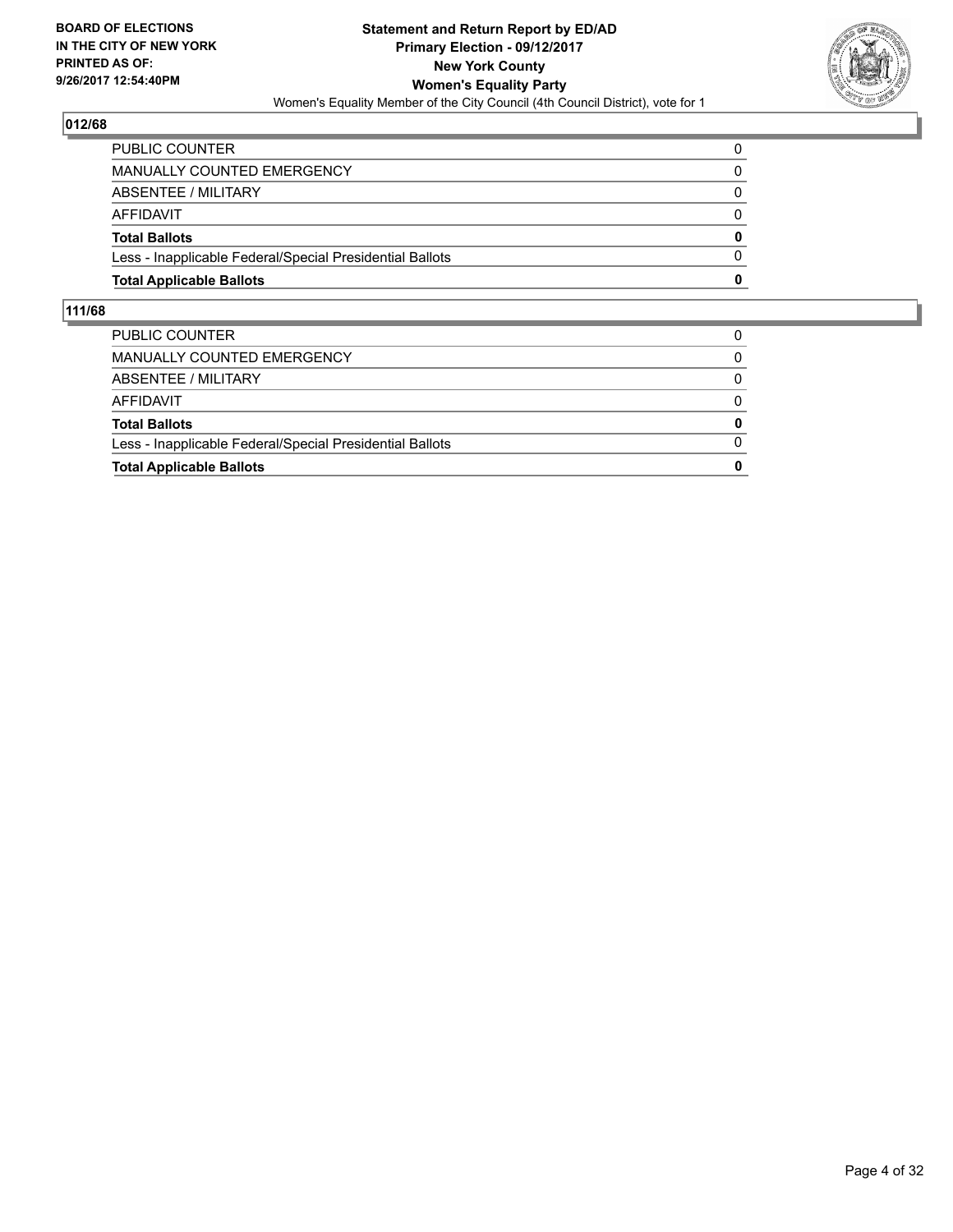

| <b>Total Applicable Ballots</b>                          | 0        |
|----------------------------------------------------------|----------|
| Less - Inapplicable Federal/Special Presidential Ballots | $\Omega$ |
| <b>Total Ballots</b>                                     | $\bf{0}$ |
| <b>AFFIDAVIT</b>                                         | $\Omega$ |
| ABSENTEE / MILITARY                                      | 0        |
| MANUALLY COUNTED EMERGENCY                               | $\Omega$ |
| PUBLIC COUNTER                                           | 0        |

## **005/73**

| <b>Total Applicable Ballots</b>                          | 0            |
|----------------------------------------------------------|--------------|
|                                                          |              |
| Less - Inapplicable Federal/Special Presidential Ballots | $\Omega$     |
| <b>Total Ballots</b>                                     | $\mathbf{0}$ |
| AFFIDAVIT                                                | $\Omega$     |
| ABSENTEE / MILITARY                                      | $\Omega$     |
| MANUALLY COUNTED EMERGENCY                               | 0            |
| PUBLIC COUNTER                                           |              |
|                                                          |              |

#### **006/73**

| <b>Total Applicable Ballots</b>                          | 0        |
|----------------------------------------------------------|----------|
| Less - Inapplicable Federal/Special Presidential Ballots | 0        |
| <b>Total Ballots</b>                                     | 0        |
| AFFIDAVIT                                                | 0        |
| <b>ABSENTEE / MILITARY</b>                               | $\Omega$ |
| MANUALLY COUNTED EMERGENCY                               |          |
| PUBLIC COUNTER                                           |          |

## **007/73**

| <b>Total Applicable Ballots</b>                          | o            |
|----------------------------------------------------------|--------------|
| Less - Inapplicable Federal/Special Presidential Ballots | <sup>0</sup> |
| <b>Total Ballots</b>                                     | 0            |
| <b>AFFIDAVIT</b>                                         |              |
| ABSENTEE / MILITARY                                      | 0            |
| <b>MANUALLY COUNTED EMERGENCY</b>                        | 0            |
| <b>PUBLIC COUNTER</b>                                    |              |

| <b>Total Applicable Ballots</b>                          | 0 |
|----------------------------------------------------------|---|
| Less - Inapplicable Federal/Special Presidential Ballots |   |
| <b>Total Ballots</b>                                     | 0 |
| AFFIDAVIT                                                |   |
| ABSENTEE / MILITARY                                      |   |
| MANUALLY COUNTED EMERGENCY                               | 0 |
| <b>PUBLIC COUNTER</b>                                    |   |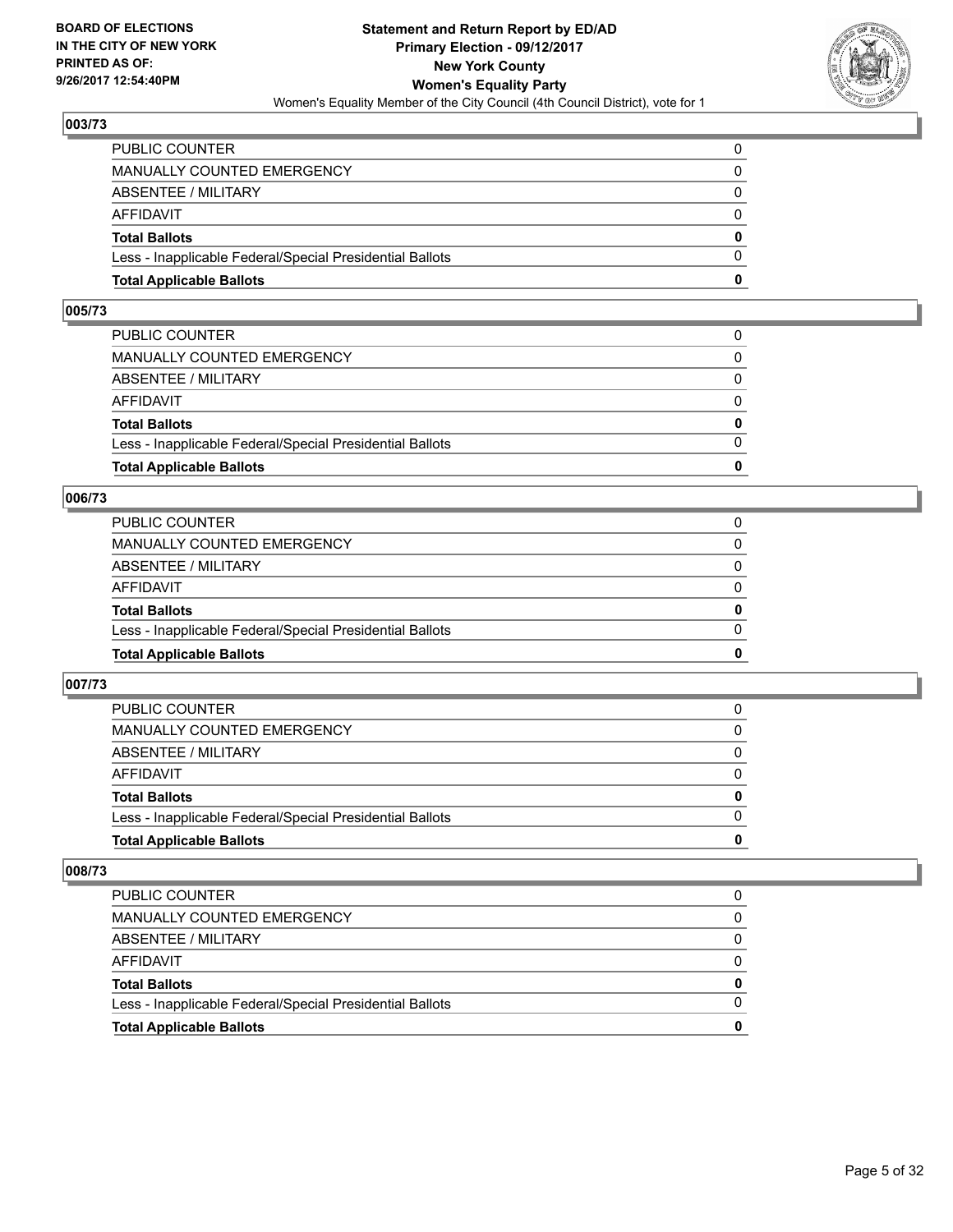

| <b>Total Applicable Ballots</b>                          | 0        |
|----------------------------------------------------------|----------|
| Less - Inapplicable Federal/Special Presidential Ballots | $\Omega$ |
| <b>Total Ballots</b>                                     | $\bf{0}$ |
| <b>AFFIDAVIT</b>                                         | $\Omega$ |
| ABSENTEE / MILITARY                                      | 0        |
| MANUALLY COUNTED EMERGENCY                               | $\Omega$ |
| PUBLIC COUNTER                                           | 0        |

#### **010/73**

| <b>Total Applicable Ballots</b>                          | 0            |
|----------------------------------------------------------|--------------|
|                                                          |              |
| Less - Inapplicable Federal/Special Presidential Ballots | $\Omega$     |
| <b>Total Ballots</b>                                     | $\mathbf{0}$ |
| AFFIDAVIT                                                | $\Omega$     |
| ABSENTEE / MILITARY                                      | $\Omega$     |
| MANUALLY COUNTED EMERGENCY                               | 0            |
| PUBLIC COUNTER                                           |              |
|                                                          |              |

## **011/73**

| <b>Total Applicable Ballots</b>                          | 0            |
|----------------------------------------------------------|--------------|
| Less - Inapplicable Federal/Special Presidential Ballots | $\Omega$     |
| <b>Total Ballots</b>                                     | $\mathbf{0}$ |
| <b>AFFIDAVIT</b>                                         | $\Omega$     |
| ABSENTEE / MILITARY                                      | $\Omega$     |
| <b>MANUALLY COUNTED EMERGENCY</b>                        | 0            |
| PUBLIC COUNTER                                           |              |

## **012/73**

| <b>Total Applicable Ballots</b>                          | 0        |
|----------------------------------------------------------|----------|
| Less - Inapplicable Federal/Special Presidential Ballots |          |
| <b>Total Ballots</b>                                     | $\bf{0}$ |
| <b>AFFIDAVIT</b>                                         |          |
| ABSENTEE / MILITARY                                      | 0        |
| MANUALLY COUNTED EMERGENCY                               | 0        |
| <b>PUBLIC COUNTER</b>                                    | 0        |

| <b>Total Applicable Ballots</b>                          | 0 |
|----------------------------------------------------------|---|
| Less - Inapplicable Federal/Special Presidential Ballots |   |
| <b>Total Ballots</b>                                     | 0 |
| AFFIDAVIT                                                |   |
| ABSENTEE / MILITARY                                      |   |
| <b>MANUALLY COUNTED EMERGENCY</b>                        | 0 |
| <b>PUBLIC COUNTER</b>                                    |   |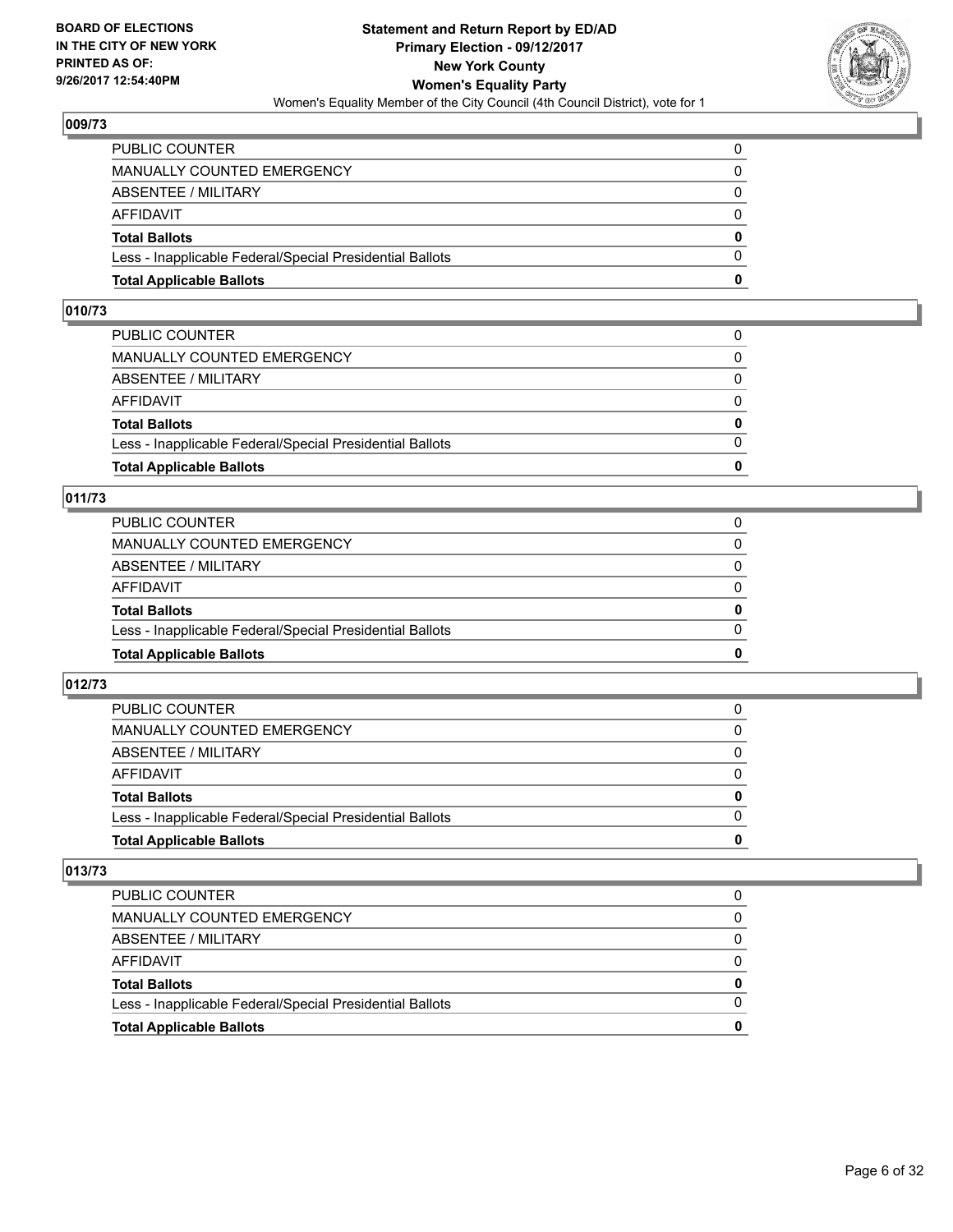

| <b>Total Applicable Ballots</b>                          | 0        |
|----------------------------------------------------------|----------|
| Less - Inapplicable Federal/Special Presidential Ballots | $\Omega$ |
| <b>Total Ballots</b>                                     | $\bf{0}$ |
| <b>AFFIDAVIT</b>                                         | $\Omega$ |
| ABSENTEE / MILITARY                                      | 0        |
| MANUALLY COUNTED EMERGENCY                               | $\Omega$ |
| PUBLIC COUNTER                                           | 0        |

## **015/73**

| <b>Total Applicable Ballots</b>                          | 0            |
|----------------------------------------------------------|--------------|
|                                                          |              |
| Less - Inapplicable Federal/Special Presidential Ballots | $\Omega$     |
| <b>Total Ballots</b>                                     | $\mathbf{0}$ |
| AFFIDAVIT                                                | $\Omega$     |
| ABSENTEE / MILITARY                                      | $\Omega$     |
| MANUALLY COUNTED EMERGENCY                               | 0            |
| PUBLIC COUNTER                                           |              |
|                                                          |              |

## **016/73**

| <b>Total Applicable Ballots</b>                          | 0        |
|----------------------------------------------------------|----------|
| Less - Inapplicable Federal/Special Presidential Ballots | $\Omega$ |
| <b>Total Ballots</b>                                     | $\bf{0}$ |
| <b>AFFIDAVIT</b>                                         | 0        |
| <b>ABSENTEE / MILITARY</b>                               | 0        |
| <b>MANUALLY COUNTED EMERGENCY</b>                        | 0        |
| PUBLIC COUNTER                                           |          |

## **018/73**

| <b>Total Applicable Ballots</b>                          | o            |
|----------------------------------------------------------|--------------|
| Less - Inapplicable Federal/Special Presidential Ballots | <sup>0</sup> |
| <b>Total Ballots</b>                                     | 0            |
| <b>AFFIDAVIT</b>                                         |              |
| ABSENTEE / MILITARY                                      | 0            |
| <b>MANUALLY COUNTED EMERGENCY</b>                        | 0            |
| <b>PUBLIC COUNTER</b>                                    |              |

| 020/73 COMBINED into: 045/73                             |   |
|----------------------------------------------------------|---|
| <b>Total Applicable Ballots</b>                          | 0 |
| Less - Inapplicable Federal/Special Presidential Ballots | O |
| <b>Total Ballots</b>                                     | 0 |
| AFFIDAVIT                                                | 0 |
| ABSENTEE / MILITARY                                      | 0 |
| <b>MANUALLY COUNTED EMERGENCY</b>                        | 0 |
| PUBLIC COUNTER                                           | 0 |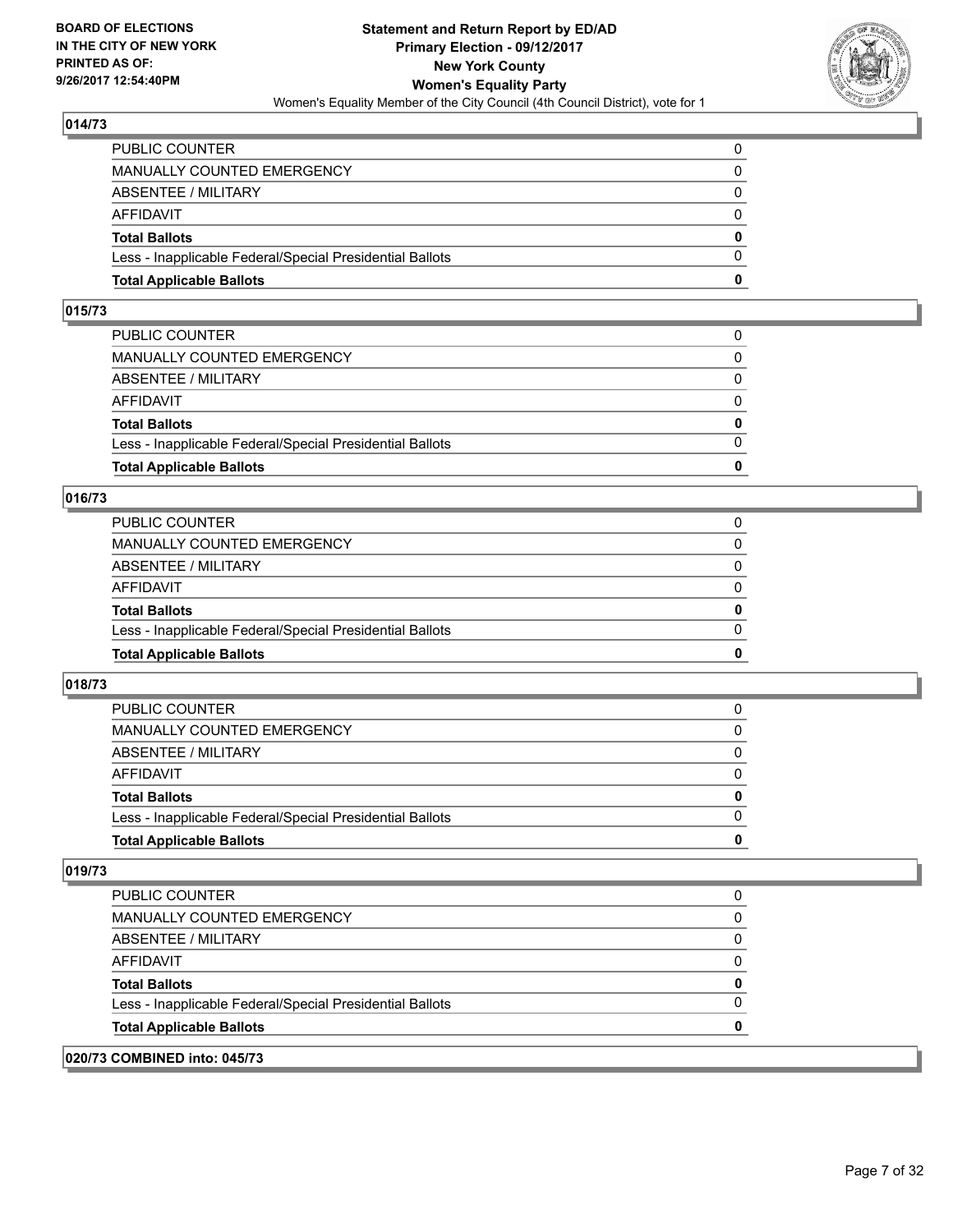

| <b>Total Applicable Ballots</b>                          | 0        |
|----------------------------------------------------------|----------|
| Less - Inapplicable Federal/Special Presidential Ballots | $\Omega$ |
| <b>Total Ballots</b>                                     | $\bf{0}$ |
| <b>AFFIDAVIT</b>                                         | $\Omega$ |
| ABSENTEE / MILITARY                                      | 0        |
| MANUALLY COUNTED EMERGENCY                               | $\Omega$ |
| PUBLIC COUNTER                                           | 0        |

#### **022/73**

| 0            |
|--------------|
| $\Omega$     |
| $\mathbf{0}$ |
| $\Omega$     |
| $\Omega$     |
| $\Omega$     |
| 0            |
|              |

## **023/73**

| <b>Total Applicable Ballots</b>                          | 0        |
|----------------------------------------------------------|----------|
| Less - Inapplicable Federal/Special Presidential Ballots | $\Omega$ |
| <b>Total Ballots</b>                                     | 0        |
| <b>AFFIDAVIT</b>                                         | $\Omega$ |
| ABSENTEE / MILITARY                                      | 0        |
| MANUALLY COUNTED EMERGENCY                               | $\Omega$ |
| PUBLIC COUNTER                                           |          |

## **025/73**

| <b>Total Applicable Ballots</b>                          | o            |
|----------------------------------------------------------|--------------|
| Less - Inapplicable Federal/Special Presidential Ballots | <sup>0</sup> |
| <b>Total Ballots</b>                                     | 0            |
| <b>AFFIDAVIT</b>                                         |              |
| ABSENTEE / MILITARY                                      | 0            |
| <b>MANUALLY COUNTED EMERGENCY</b>                        | 0            |
| <b>PUBLIC COUNTER</b>                                    |              |

| <b>Total Applicable Ballots</b>                          | 0 |
|----------------------------------------------------------|---|
| Less - Inapplicable Federal/Special Presidential Ballots |   |
| <b>Total Ballots</b>                                     | 0 |
| AFFIDAVIT                                                |   |
| ABSENTEE / MILITARY                                      |   |
| MANUALLY COUNTED EMERGENCY                               | 0 |
| <b>PUBLIC COUNTER</b>                                    |   |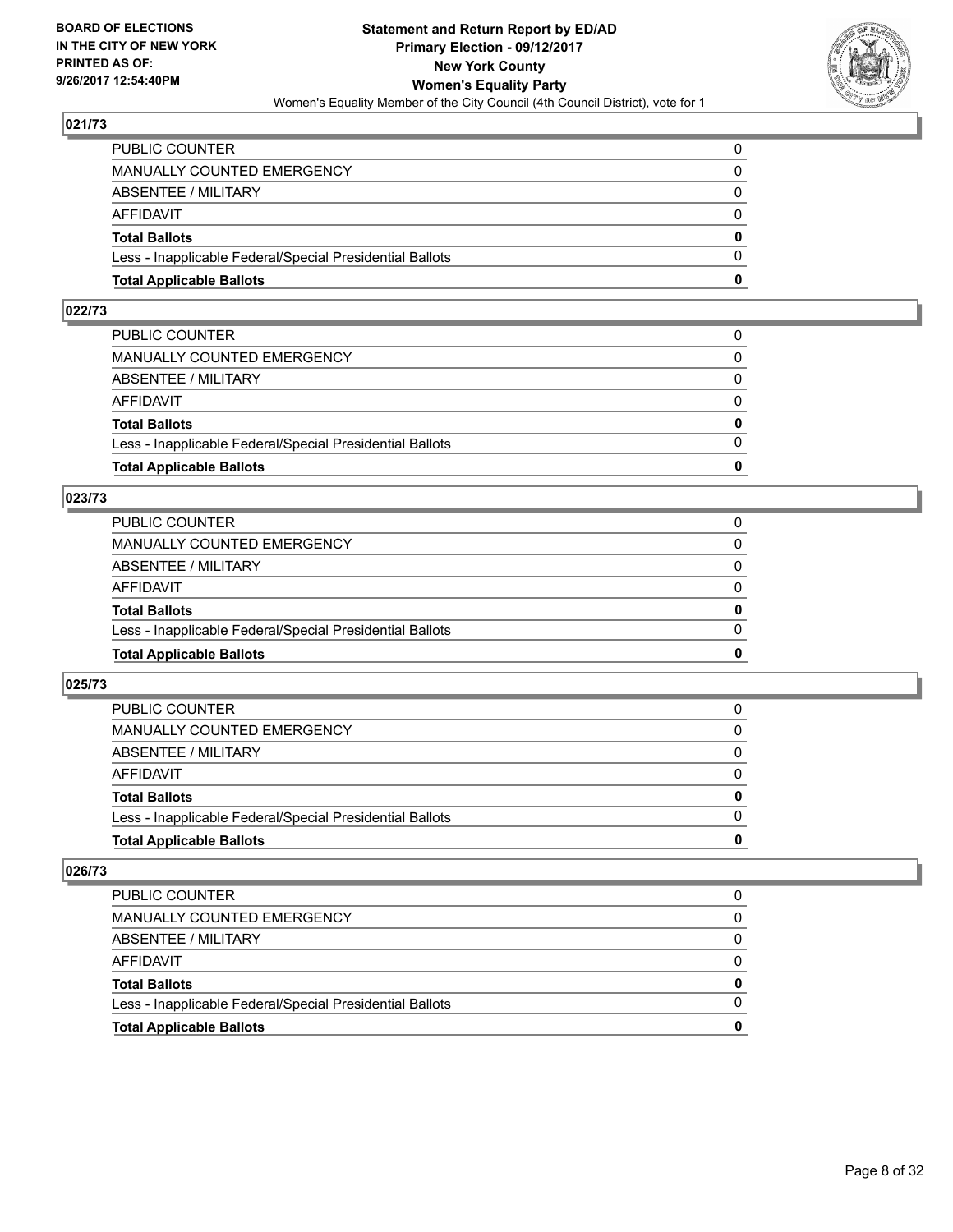

| <b>Total Applicable Ballots</b>                          | n        |
|----------------------------------------------------------|----------|
| Less - Inapplicable Federal/Special Presidential Ballots | $\Omega$ |
| <b>Total Ballots</b>                                     | $\bf{0}$ |
| AFFIDAVIT                                                | $\Omega$ |
| <b>ABSENTEE / MILITARY</b>                               | $\Omega$ |
| <b>MANUALLY COUNTED EMERGENCY</b>                        | $\Omega$ |
| PUBLIC COUNTER                                           |          |

#### **028/73**

| PUBLIC COUNTER                                           | $\Omega$     |
|----------------------------------------------------------|--------------|
| MANUALLY COUNTED EMERGENCY                               | 0            |
| ABSENTEE / MILITARY                                      | $\Omega$     |
| AFFIDAVIT                                                | $\Omega$     |
| <b>Total Ballots</b>                                     | $\mathbf{0}$ |
| Less - Inapplicable Federal/Special Presidential Ballots | $\Omega$     |
| <b>Total Applicable Ballots</b>                          | 0            |
|                                                          |              |

#### **029/73**

| <b>Total Applicable Ballots</b>                          | 0            |
|----------------------------------------------------------|--------------|
| Less - Inapplicable Federal/Special Presidential Ballots | $\Omega$     |
| <b>Total Ballots</b>                                     | $\mathbf{0}$ |
| <b>AFFIDAVIT</b>                                         | $\Omega$     |
| ABSENTEE / MILITARY                                      | $\Omega$     |
| MANUALLY COUNTED EMERGENCY                               |              |
| PUBLIC COUNTER                                           |              |

## **031/73**

| <b>Total Applicable Ballots</b>                          | 0        |
|----------------------------------------------------------|----------|
| Less - Inapplicable Federal/Special Presidential Ballots |          |
| <b>Total Ballots</b>                                     | $\bf{0}$ |
| <b>AFFIDAVIT</b>                                         |          |
| ABSENTEE / MILITARY                                      | 0        |
| MANUALLY COUNTED EMERGENCY                               | 0        |
| <b>PUBLIC COUNTER</b>                                    | 0        |

| <b>Total Applicable Ballots</b>                          | 0 |
|----------------------------------------------------------|---|
| Less - Inapplicable Federal/Special Presidential Ballots |   |
| <b>Total Ballots</b>                                     | 0 |
| AFFIDAVIT                                                |   |
| ABSENTEE / MILITARY                                      |   |
| MANUALLY COUNTED EMERGENCY                               | 0 |
| PUBLIC COUNTER                                           |   |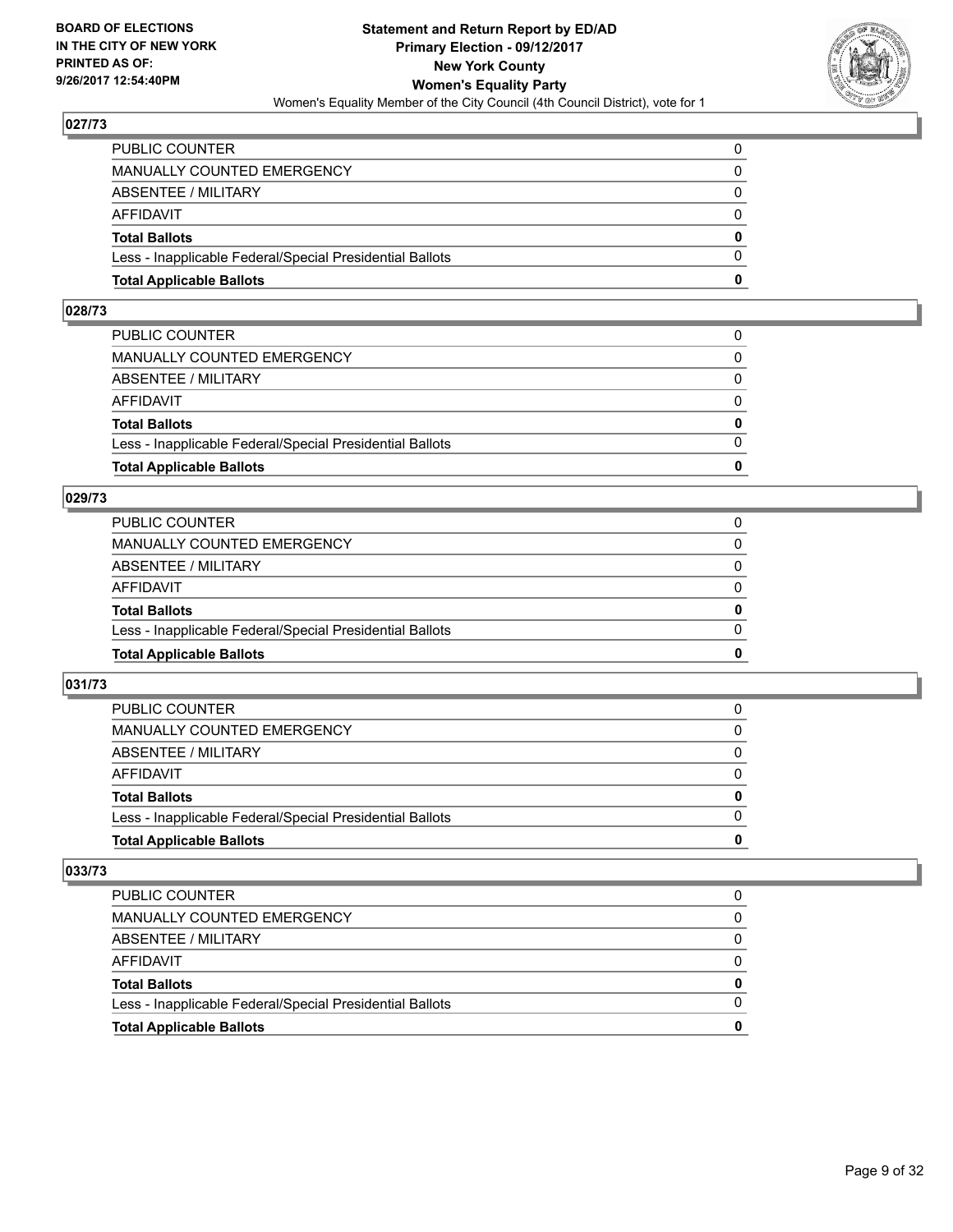

| <b>Total Applicable Ballots</b>                          | n        |
|----------------------------------------------------------|----------|
| Less - Inapplicable Federal/Special Presidential Ballots | $\Omega$ |
| <b>Total Ballots</b>                                     | $\bf{0}$ |
| <b>AFFIDAVIT</b>                                         | $\Omega$ |
| ABSENTEE / MILITARY                                      | 0        |
| <b>MANUALLY COUNTED EMERGENCY</b>                        | $\Omega$ |
| PUBLIC COUNTER                                           |          |

## **042/73**

| 0            |
|--------------|
| $\Omega$     |
| $\mathbf{0}$ |
| $\Omega$     |
| $\Omega$     |
| $\Omega$     |
| 0            |
|              |

## **043/73**

| <b>Total Applicable Ballots</b>                          | 0        |
|----------------------------------------------------------|----------|
| Less - Inapplicable Federal/Special Presidential Ballots | 0        |
| <b>Total Ballots</b>                                     | 0        |
| AFFIDAVIT                                                | 0        |
| <b>ABSENTEE / MILITARY</b>                               | $\Omega$ |
| MANUALLY COUNTED EMERGENCY                               |          |
| PUBLIC COUNTER                                           |          |

## **045/73**

| <b>Total Applicable Ballots</b>                          | o            |
|----------------------------------------------------------|--------------|
| Less - Inapplicable Federal/Special Presidential Ballots | <sup>0</sup> |
| <b>Total Ballots</b>                                     | 0            |
| <b>AFFIDAVIT</b>                                         |              |
| ABSENTEE / MILITARY                                      | 0            |
| <b>MANUALLY COUNTED EMERGENCY</b>                        | 0            |
| <b>PUBLIC COUNTER</b>                                    |              |

| <b>Total Applicable Ballots</b>                          | 0 |
|----------------------------------------------------------|---|
| Less - Inapplicable Federal/Special Presidential Ballots |   |
| <b>Total Ballots</b>                                     | 0 |
| AFFIDAVIT                                                |   |
| ABSENTEE / MILITARY                                      |   |
| MANUALLY COUNTED EMERGENCY                               | 0 |
| <b>PUBLIC COUNTER</b>                                    |   |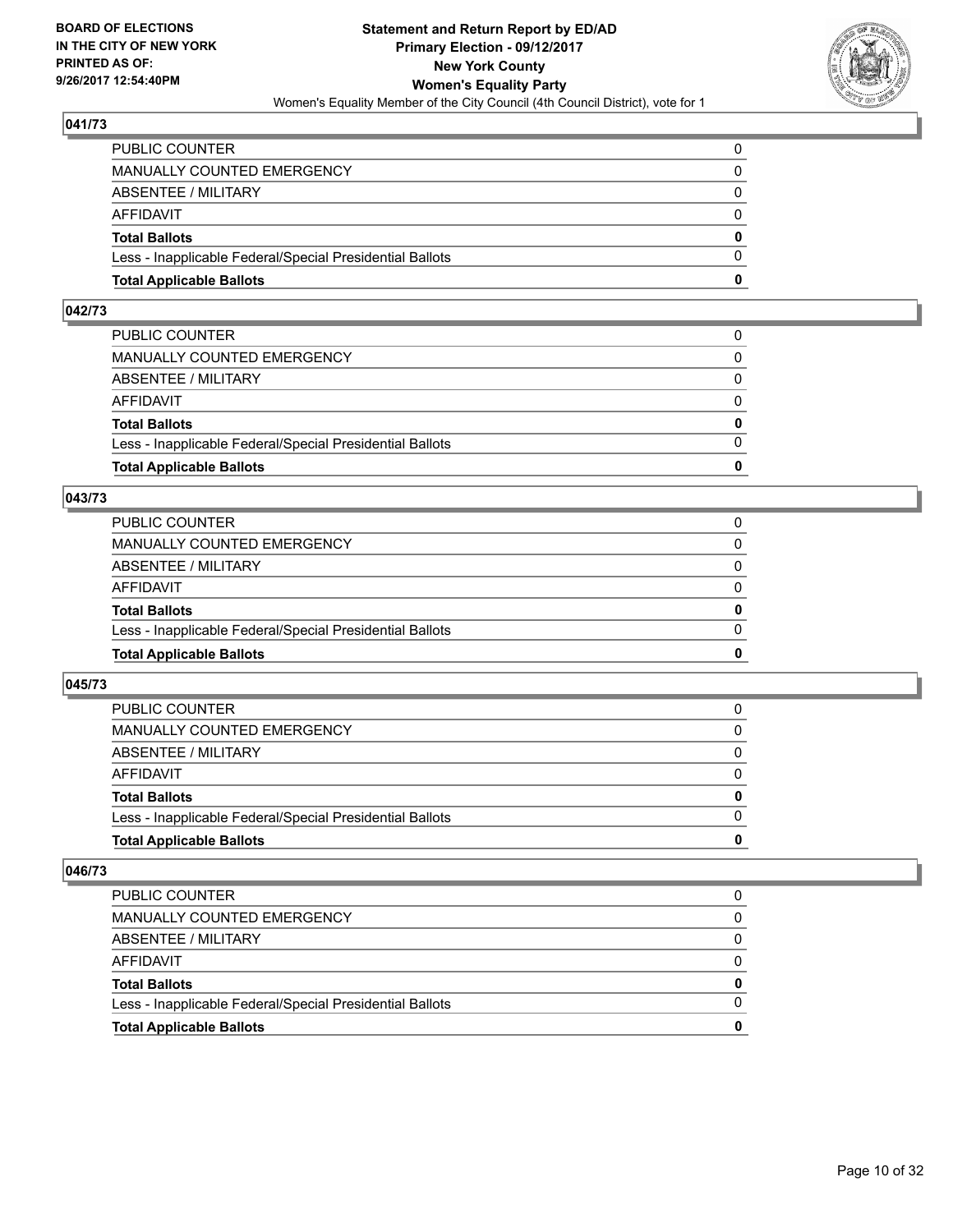

| PUBLIC COUNTER                                           |          |
|----------------------------------------------------------|----------|
| MANUALLY COUNTED EMERGENCY                               | 0        |
| ABSENTEE / MILITARY                                      |          |
| <b>AFFIDAVIT</b>                                         | $\Omega$ |
| <b>Total Ballots</b>                                     |          |
| Less - Inapplicable Federal/Special Presidential Ballots | 0        |
| <b>Total Applicable Ballots</b>                          |          |
| REBECCA HARARY (WRITE-IN)                                |          |
| <b>Total Votes</b>                                       |          |

## **050/73**

| <b>Total Applicable Ballots</b>                          | 0            |
|----------------------------------------------------------|--------------|
| Less - Inapplicable Federal/Special Presidential Ballots | $\Omega$     |
| <b>Total Ballots</b>                                     | $\mathbf{0}$ |
| AFFIDAVIT                                                | $\Omega$     |
| ABSENTEE / MILITARY                                      | $\Omega$     |
| MANUALLY COUNTED EMERGENCY                               | 0            |
| PUBLIC COUNTER                                           | 0            |

## **051/73**

| PUBLIC COUNTER                                           | 0            |
|----------------------------------------------------------|--------------|
|                                                          |              |
| MANUALLY COUNTED EMERGENCY                               | $\Omega$     |
|                                                          |              |
| ABSENTEE / MILITARY                                      | $\Omega$     |
|                                                          |              |
| AFFIDAVIT                                                | $\Omega$     |
| <b>Total Ballots</b>                                     | $\mathbf{0}$ |
|                                                          |              |
| Less - Inapplicable Federal/Special Presidential Ballots | $\Omega$     |
|                                                          |              |
| <b>Total Applicable Ballots</b>                          | 0            |
|                                                          |              |

# **052/73**

| PUBLIC COUNTER                                           | 0            |
|----------------------------------------------------------|--------------|
| MANUALLY COUNTED EMERGENCY                               | 0            |
| ABSENTEE / MILITARY                                      | $\Omega$     |
| AFFIDAVIT                                                | $\Omega$     |
| <b>Total Ballots</b>                                     | $\mathbf{0}$ |
| Less - Inapplicable Federal/Special Presidential Ballots | $\Omega$     |
| <b>Total Applicable Ballots</b>                          | 0            |
|                                                          |              |

| <b>Total Applicable Ballots</b>                          |   |
|----------------------------------------------------------|---|
| Less - Inapplicable Federal/Special Presidential Ballots |   |
| <b>Total Ballots</b>                                     | 0 |
| AFFIDAVIT                                                | 0 |
| ABSENTEE / MILITARY                                      |   |
| MANUALLY COUNTED EMERGENCY                               |   |
| <b>PUBLIC COUNTER</b>                                    | 0 |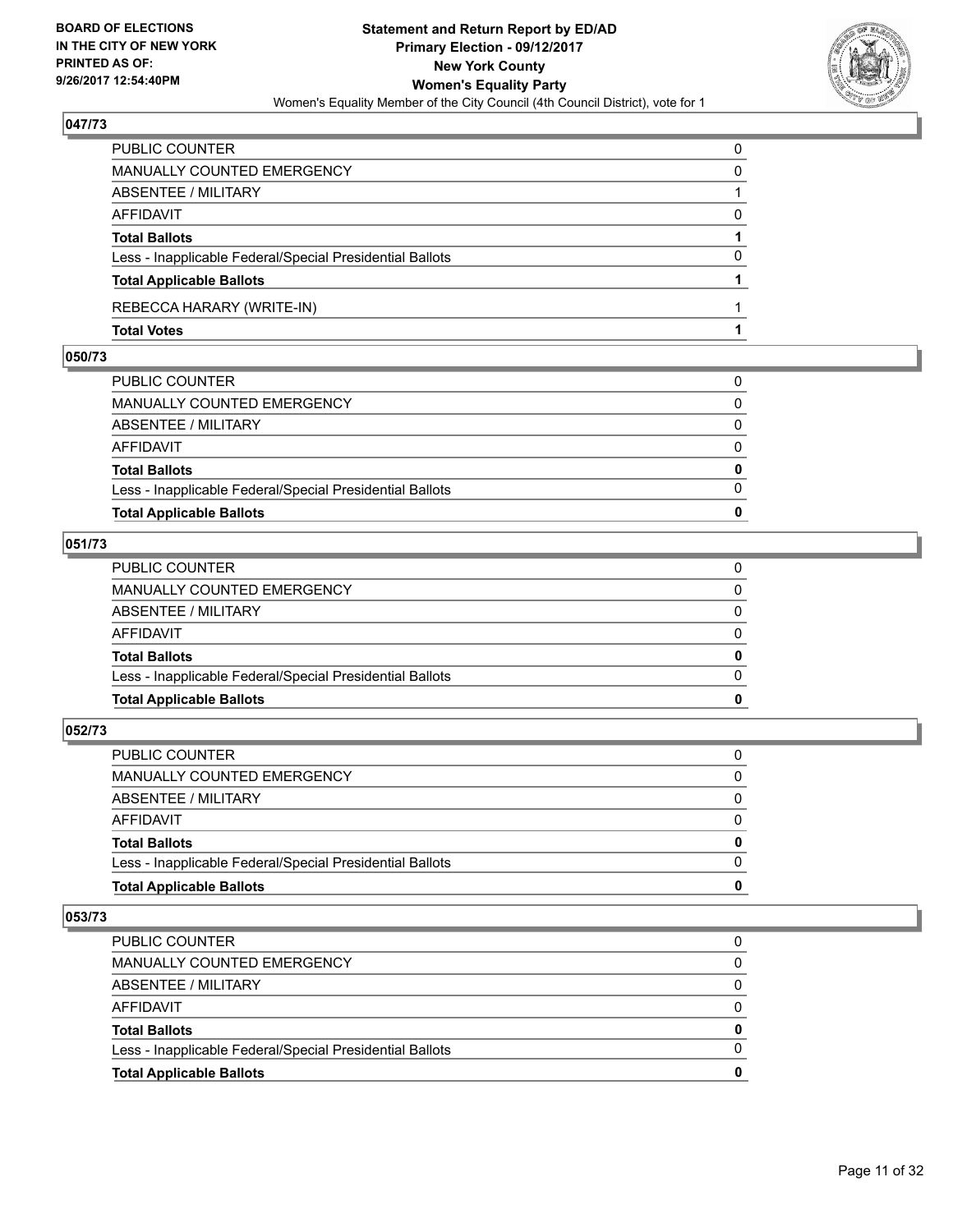

| <b>Total Applicable Ballots</b>                          | n        |
|----------------------------------------------------------|----------|
| Less - Inapplicable Federal/Special Presidential Ballots | $\Omega$ |
| <b>Total Ballots</b>                                     | $\bf{0}$ |
| <b>AFFIDAVIT</b>                                         | $\Omega$ |
| <b>ABSENTEE / MILITARY</b>                               | $\Omega$ |
| <b>MANUALLY COUNTED EMERGENCY</b>                        | 0        |
| PUBLIC COUNTER                                           |          |

## **055/73**

| PUBLIC COUNTER                                           | $\Omega$     |
|----------------------------------------------------------|--------------|
| MANUALLY COUNTED EMERGENCY                               | 0            |
| ABSENTEE / MILITARY                                      | $\Omega$     |
| AFFIDAVIT                                                | $\Omega$     |
| <b>Total Ballots</b>                                     | $\mathbf{0}$ |
| Less - Inapplicable Federal/Special Presidential Ballots | $\Omega$     |
| <b>Total Applicable Ballots</b>                          | 0            |
|                                                          |              |

#### **056/73**

| <b>Total Applicable Ballots</b>                          | 0            |
|----------------------------------------------------------|--------------|
| Less - Inapplicable Federal/Special Presidential Ballots | $\Omega$     |
| <b>Total Ballots</b>                                     | $\mathbf{0}$ |
| <b>AFFIDAVIT</b>                                         | $\Omega$     |
| ABSENTEE / MILITARY                                      | $\Omega$     |
| MANUALLY COUNTED EMERGENCY                               |              |
| PUBLIC COUNTER                                           |              |

## **057/73**

| <b>Total Applicable Ballots</b>                          | 0        |
|----------------------------------------------------------|----------|
| Less - Inapplicable Federal/Special Presidential Ballots |          |
| <b>Total Ballots</b>                                     | $\bf{0}$ |
| <b>AFFIDAVIT</b>                                         |          |
| ABSENTEE / MILITARY                                      | 0        |
| MANUALLY COUNTED EMERGENCY                               | 0        |
| <b>PUBLIC COUNTER</b>                                    | 0        |

| <b>Total Applicable Ballots</b>                          |   |
|----------------------------------------------------------|---|
| Less - Inapplicable Federal/Special Presidential Ballots |   |
| <b>Total Ballots</b>                                     | 0 |
| AFFIDAVIT                                                |   |
| ABSENTEE / MILITARY                                      |   |
| MANUALLY COUNTED EMERGENCY                               |   |
| <b>PUBLIC COUNTER</b>                                    |   |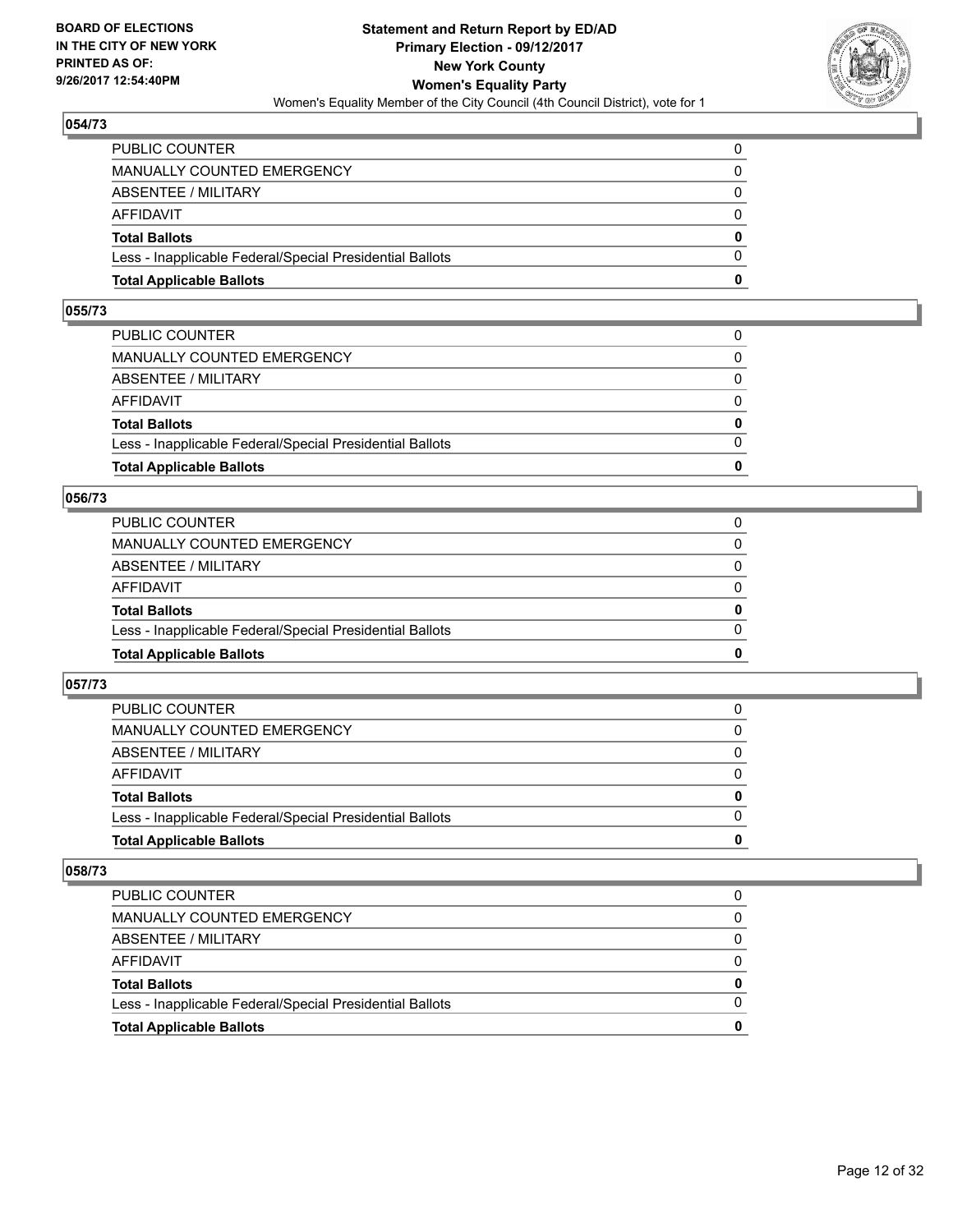

| <b>Total Applicable Ballots</b>                          | n            |
|----------------------------------------------------------|--------------|
| Less - Inapplicable Federal/Special Presidential Ballots | $\Omega$     |
| <b>Total Ballots</b>                                     | $\mathbf{0}$ |
| AFFIDAVIT                                                | $\Omega$     |
| <b>ABSENTEE / MILITARY</b>                               | $\Omega$     |
| <b>MANUALLY COUNTED EMERGENCY</b>                        | $\Omega$     |
| PUBLIC COUNTER                                           |              |

## **060/73**

| <b>Total Applicable Ballots</b>                          | 0            |
|----------------------------------------------------------|--------------|
|                                                          |              |
| Less - Inapplicable Federal/Special Presidential Ballots | $\Omega$     |
| <b>Total Ballots</b>                                     | $\mathbf{0}$ |
| AFFIDAVIT                                                | $\Omega$     |
| ABSENTEE / MILITARY                                      | $\Omega$     |
| MANUALLY COUNTED EMERGENCY                               | 0            |
| PUBLIC COUNTER                                           |              |
|                                                          |              |

## **061/73**

| <b>Total Applicable Ballots</b>                          | 0        |
|----------------------------------------------------------|----------|
| Less - Inapplicable Federal/Special Presidential Ballots | 0        |
| <b>Total Ballots</b>                                     | 0        |
| AFFIDAVIT                                                | 0        |
| <b>ABSENTEE / MILITARY</b>                               | $\Omega$ |
| MANUALLY COUNTED EMERGENCY                               |          |
| PUBLIC COUNTER                                           |          |

## **062/73**

| <b>Total Applicable Ballots</b>                          | o            |
|----------------------------------------------------------|--------------|
| Less - Inapplicable Federal/Special Presidential Ballots | <sup>0</sup> |
| <b>Total Ballots</b>                                     | 0            |
| <b>AFFIDAVIT</b>                                         |              |
| ABSENTEE / MILITARY                                      | 0            |
| <b>MANUALLY COUNTED EMERGENCY</b>                        | 0            |
| <b>PUBLIC COUNTER</b>                                    |              |

| <b>Total Applicable Ballots</b>                          | 0 |
|----------------------------------------------------------|---|
| Less - Inapplicable Federal/Special Presidential Ballots |   |
| <b>Total Ballots</b>                                     | 0 |
| AFFIDAVIT                                                |   |
| ABSENTEE / MILITARY                                      |   |
| MANUALLY COUNTED EMERGENCY                               | 0 |
| <b>PUBLIC COUNTER</b>                                    |   |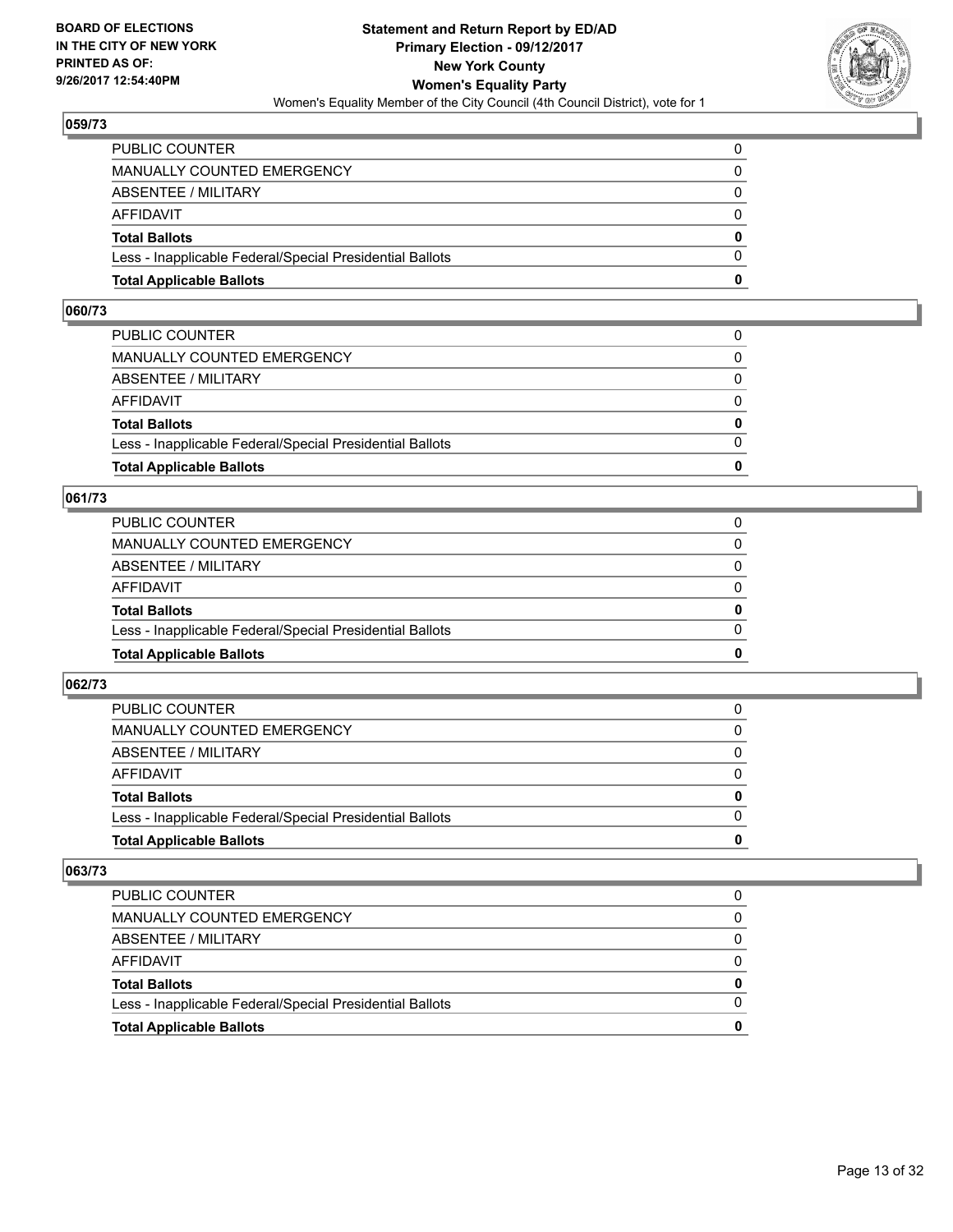

| <b>Total Applicable Ballots</b>                          | 0        |
|----------------------------------------------------------|----------|
| Less - Inapplicable Federal/Special Presidential Ballots | $\Omega$ |
| <b>Total Ballots</b>                                     | 0        |
| AFFIDAVIT                                                | $\Omega$ |
| <b>ABSENTEE / MILITARY</b>                               | $\Omega$ |
| MANUALLY COUNTED EMERGENCY                               | 0        |
| PUBLIC COUNTER                                           | 0        |

#### **065/73**

| PUBLIC COUNTER                                           |          |
|----------------------------------------------------------|----------|
| MANUALLY COUNTED EMERGENCY                               | $\Omega$ |
| ABSENTEE / MILITARY                                      |          |
| AFFIDAVIT                                                | $\Omega$ |
| <b>Total Ballots</b>                                     |          |
| Less - Inapplicable Federal/Special Presidential Ballots | $\Omega$ |
| <b>Total Applicable Ballots</b>                          |          |
| REBECCA HARARY (WRITE-IN)                                |          |
| <b>Total Votes</b>                                       |          |

#### **066/73**

| <b>Total Applicable Ballots</b>                          | 0            |
|----------------------------------------------------------|--------------|
| Less - Inapplicable Federal/Special Presidential Ballots | $\Omega$     |
| <b>Total Ballots</b>                                     | $\mathbf{0}$ |
| AFFIDAVIT                                                | $\Omega$     |
| ABSENTEE / MILITARY                                      | $\Omega$     |
| MANUALLY COUNTED EMERGENCY                               | $\Omega$     |
| PUBLIC COUNTER                                           | 0            |
|                                                          |              |

# **067/73**

| PUBLIC COUNTER                                           | 0            |
|----------------------------------------------------------|--------------|
| MANUALLY COUNTED EMERGENCY                               | 0            |
| ABSENTEE / MILITARY                                      | $\Omega$     |
| AFFIDAVIT                                                | $\Omega$     |
| <b>Total Ballots</b>                                     | $\mathbf{0}$ |
| Less - Inapplicable Federal/Special Presidential Ballots | $\Omega$     |
| <b>Total Applicable Ballots</b>                          | 0            |
|                                                          |              |

| <b>Total Applicable Ballots</b>                          | o        |
|----------------------------------------------------------|----------|
| Less - Inapplicable Federal/Special Presidential Ballots |          |
| <b>Total Ballots</b>                                     | 0        |
| AFFIDAVIT                                                | 0        |
| ABSENTEE / MILITARY                                      | 0        |
| MANUALLY COUNTED EMERGENCY                               | 0        |
| <b>PUBLIC COUNTER</b>                                    | $\Omega$ |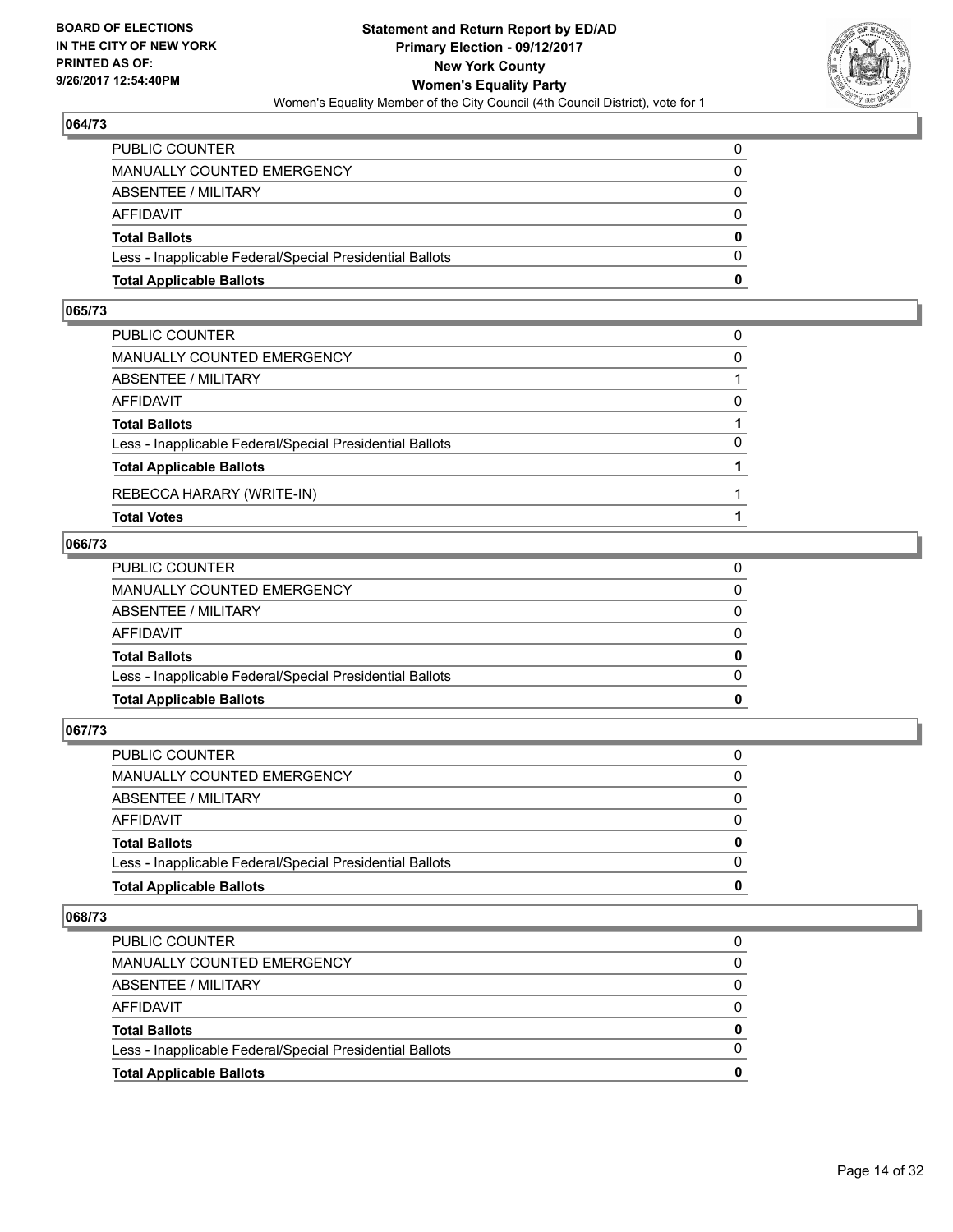

| <b>Total Applicable Ballots</b>                          | 0            |
|----------------------------------------------------------|--------------|
| Less - Inapplicable Federal/Special Presidential Ballots | $\Omega$     |
| <b>Total Ballots</b>                                     | $\mathbf{0}$ |
| <b>AFFIDAVIT</b>                                         | $\Omega$     |
| ABSENTEE / MILITARY                                      | 0            |
| MANUALLY COUNTED EMERGENCY                               | $\Omega$     |
| PUBLIC COUNTER                                           | 0            |

## **072/73**

| 0            |
|--------------|
| $\Omega$     |
| $\mathbf{0}$ |
| $\Omega$     |
| $\Omega$     |
| $\Omega$     |
| 0            |
|              |

## **073/73**

| <b>Total Applicable Ballots</b>                          | 0            |
|----------------------------------------------------------|--------------|
| Less - Inapplicable Federal/Special Presidential Ballots | $\Omega$     |
| <b>Total Ballots</b>                                     | $\mathbf{0}$ |
| <b>AFFIDAVIT</b>                                         | $\Omega$     |
| ABSENTEE / MILITARY                                      | $\Omega$     |
| <b>MANUALLY COUNTED EMERGENCY</b>                        | 0            |
| PUBLIC COUNTER                                           |              |

## **074/73**

| <b>Total Applicable Ballots</b>                          | 0        |
|----------------------------------------------------------|----------|
| Less - Inapplicable Federal/Special Presidential Ballots |          |
| <b>Total Ballots</b>                                     | $\bf{0}$ |
| <b>AFFIDAVIT</b>                                         |          |
| ABSENTEE / MILITARY                                      | 0        |
| MANUALLY COUNTED EMERGENCY                               | 0        |
| <b>PUBLIC COUNTER</b>                                    | 0        |

| <b>Total Applicable Ballots</b>                          | 0 |
|----------------------------------------------------------|---|
| Less - Inapplicable Federal/Special Presidential Ballots |   |
| <b>Total Ballots</b>                                     | 0 |
| AFFIDAVIT                                                |   |
| ABSENTEE / MILITARY                                      |   |
| <b>MANUALLY COUNTED EMERGENCY</b>                        | 0 |
| <b>PUBLIC COUNTER</b>                                    |   |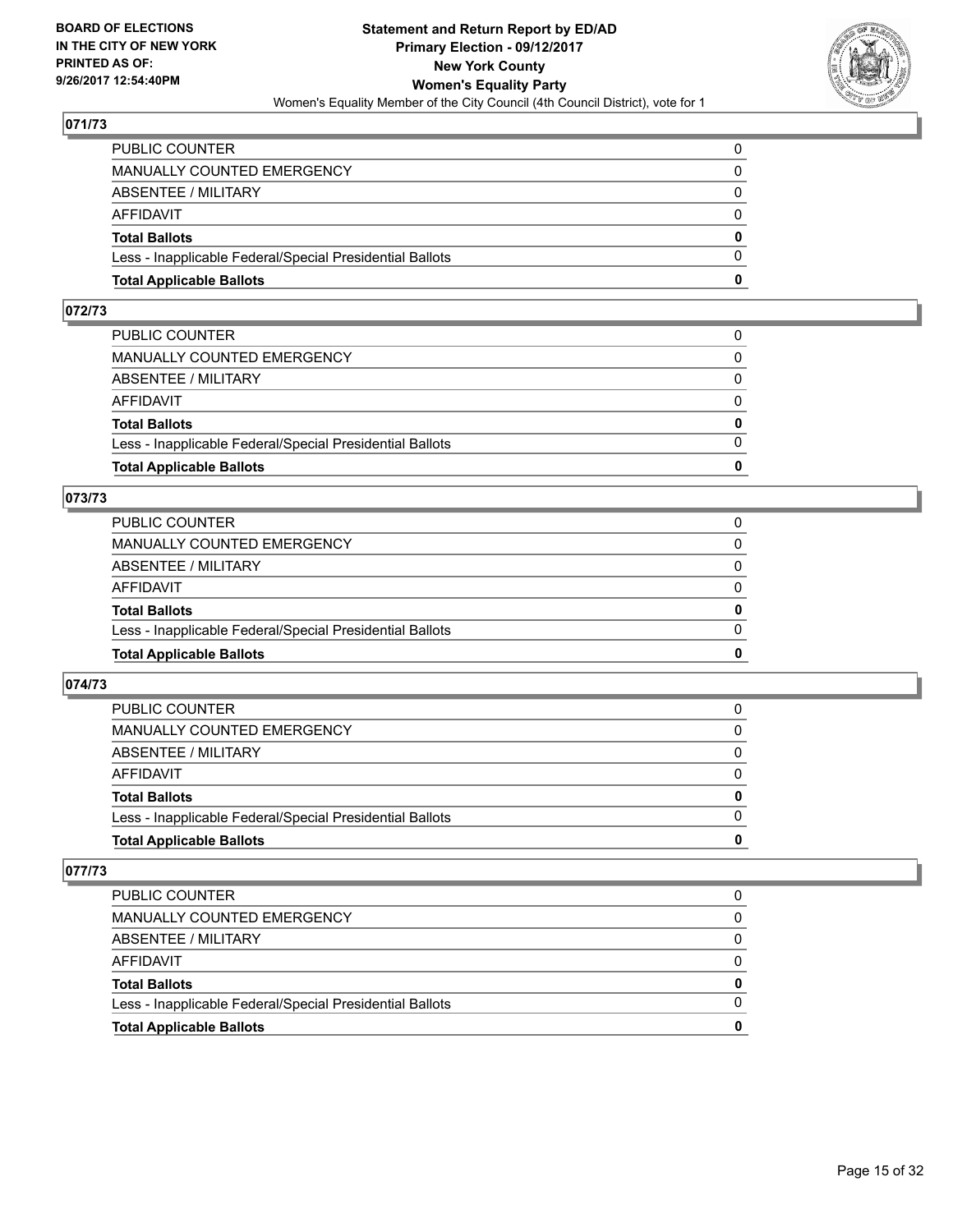

| <b>Total Applicable Ballots</b>                          | O            |
|----------------------------------------------------------|--------------|
| Less - Inapplicable Federal/Special Presidential Ballots | $\Omega$     |
| <b>Total Ballots</b>                                     | $\mathbf{0}$ |
| <b>AFFIDAVIT</b>                                         | $\Omega$     |
| ABSENTEE / MILITARY                                      | 0            |
| <b>MANUALLY COUNTED EMERGENCY</b>                        | $\Omega$     |
| PUBLIC COUNTER                                           | 0            |

## **079/73**

| 0            |
|--------------|
| $\Omega$     |
| $\mathbf{0}$ |
| $\Omega$     |
| $\Omega$     |
| $\Omega$     |
| 0            |
|              |

## **080/73**

| <b>Total Applicable Ballots</b>                          | 0        |
|----------------------------------------------------------|----------|
| Less - Inapplicable Federal/Special Presidential Ballots | 0        |
| <b>Total Ballots</b>                                     | 0        |
| AFFIDAVIT                                                | 0        |
| <b>ABSENTEE / MILITARY</b>                               | $\Omega$ |
| MANUALLY COUNTED EMERGENCY                               |          |
| PUBLIC COUNTER                                           |          |

## **081/73**

| <b>Total Applicable Ballots</b>                          | 0        |
|----------------------------------------------------------|----------|
| Less - Inapplicable Federal/Special Presidential Ballots |          |
| <b>Total Ballots</b>                                     | $\bf{0}$ |
| <b>AFFIDAVIT</b>                                         |          |
| ABSENTEE / MILITARY                                      | 0        |
| MANUALLY COUNTED EMERGENCY                               | 0        |
| <b>PUBLIC COUNTER</b>                                    | 0        |

| <b>Total Applicable Ballots</b>                          |   |
|----------------------------------------------------------|---|
| Less - Inapplicable Federal/Special Presidential Ballots |   |
| <b>Total Ballots</b>                                     | 0 |
| AFFIDAVIT                                                |   |
| ABSENTEE / MILITARY                                      |   |
| MANUALLY COUNTED EMERGENCY                               |   |
| PUBLIC COUNTER                                           |   |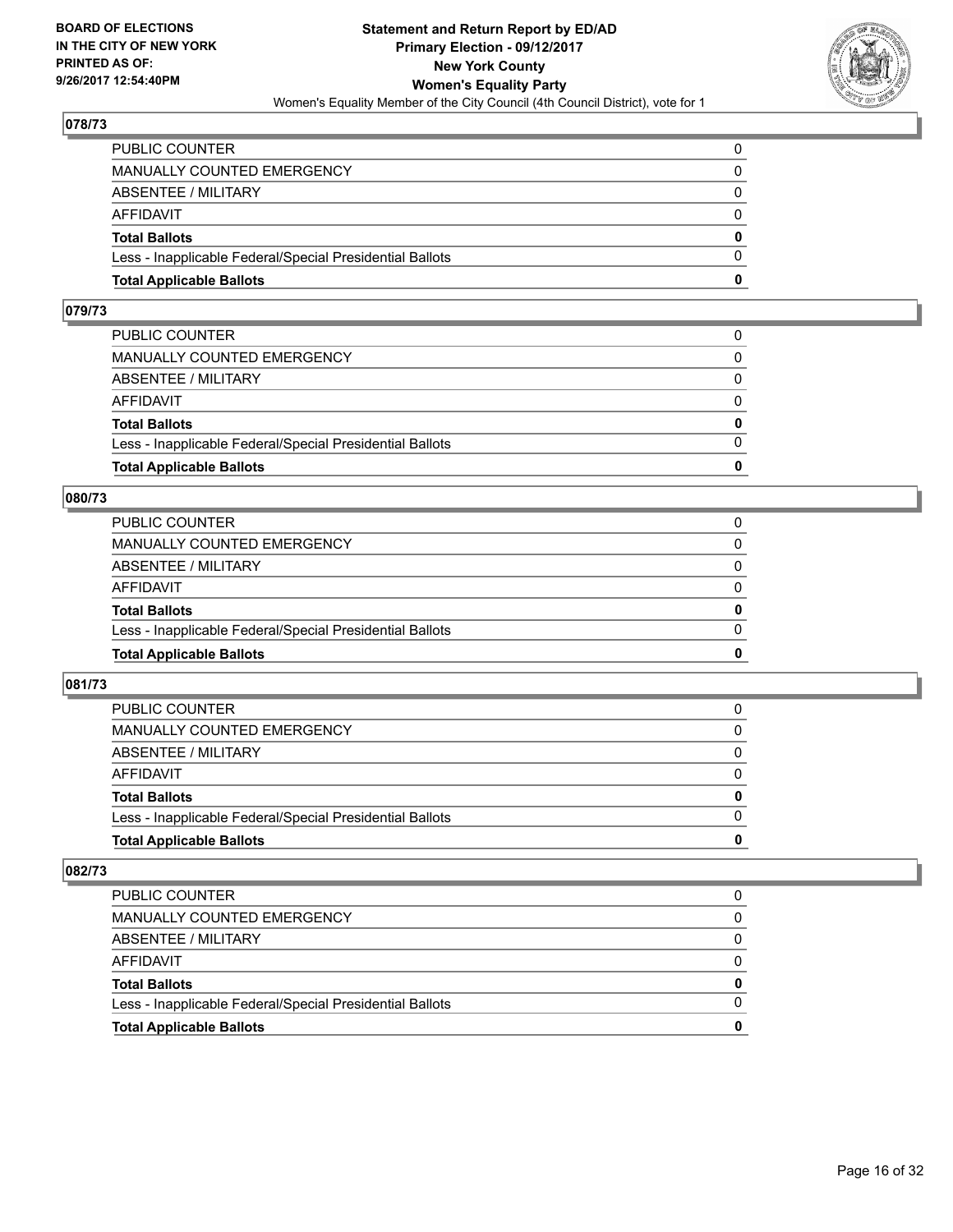

| <b>Total Applicable Ballots</b>                          | n            |
|----------------------------------------------------------|--------------|
| Less - Inapplicable Federal/Special Presidential Ballots | $\Omega$     |
| <b>Total Ballots</b>                                     | $\mathbf{0}$ |
| AFFIDAVIT                                                | $\Omega$     |
| <b>ABSENTEE / MILITARY</b>                               | $\Omega$     |
| <b>MANUALLY COUNTED EMERGENCY</b>                        | $\Omega$     |
| PUBLIC COUNTER                                           |              |

## **087/73**

| 0            |
|--------------|
| $\Omega$     |
| $\mathbf{0}$ |
| $\Omega$     |
| $\Omega$     |
| $\Omega$     |
| 0            |
|              |

#### **088/73**

| <b>Total Applicable Ballots</b>                          | 0        |
|----------------------------------------------------------|----------|
| Less - Inapplicable Federal/Special Presidential Ballots | 0        |
| <b>Total Ballots</b>                                     | 0        |
| AFFIDAVIT                                                | 0        |
| <b>ABSENTEE / MILITARY</b>                               | $\Omega$ |
| MANUALLY COUNTED EMERGENCY                               |          |
| PUBLIC COUNTER                                           |          |

## **089/73**

| <b>Total Applicable Ballots</b>                          | o            |
|----------------------------------------------------------|--------------|
| Less - Inapplicable Federal/Special Presidential Ballots | <sup>0</sup> |
| <b>Total Ballots</b>                                     | 0            |
| AFFIDAVIT                                                |              |
| ABSENTEE / MILITARY                                      | 0            |
| <b>MANUALLY COUNTED EMERGENCY</b>                        | 0            |
| <b>PUBLIC COUNTER</b>                                    |              |

| <b>Total Applicable Ballots</b>                          | 0 |
|----------------------------------------------------------|---|
| Less - Inapplicable Federal/Special Presidential Ballots |   |
| <b>Total Ballots</b>                                     | 0 |
| AFFIDAVIT                                                |   |
| ABSENTEE / MILITARY                                      |   |
| MANUALLY COUNTED EMERGENCY                               | 0 |
| <b>PUBLIC COUNTER</b>                                    |   |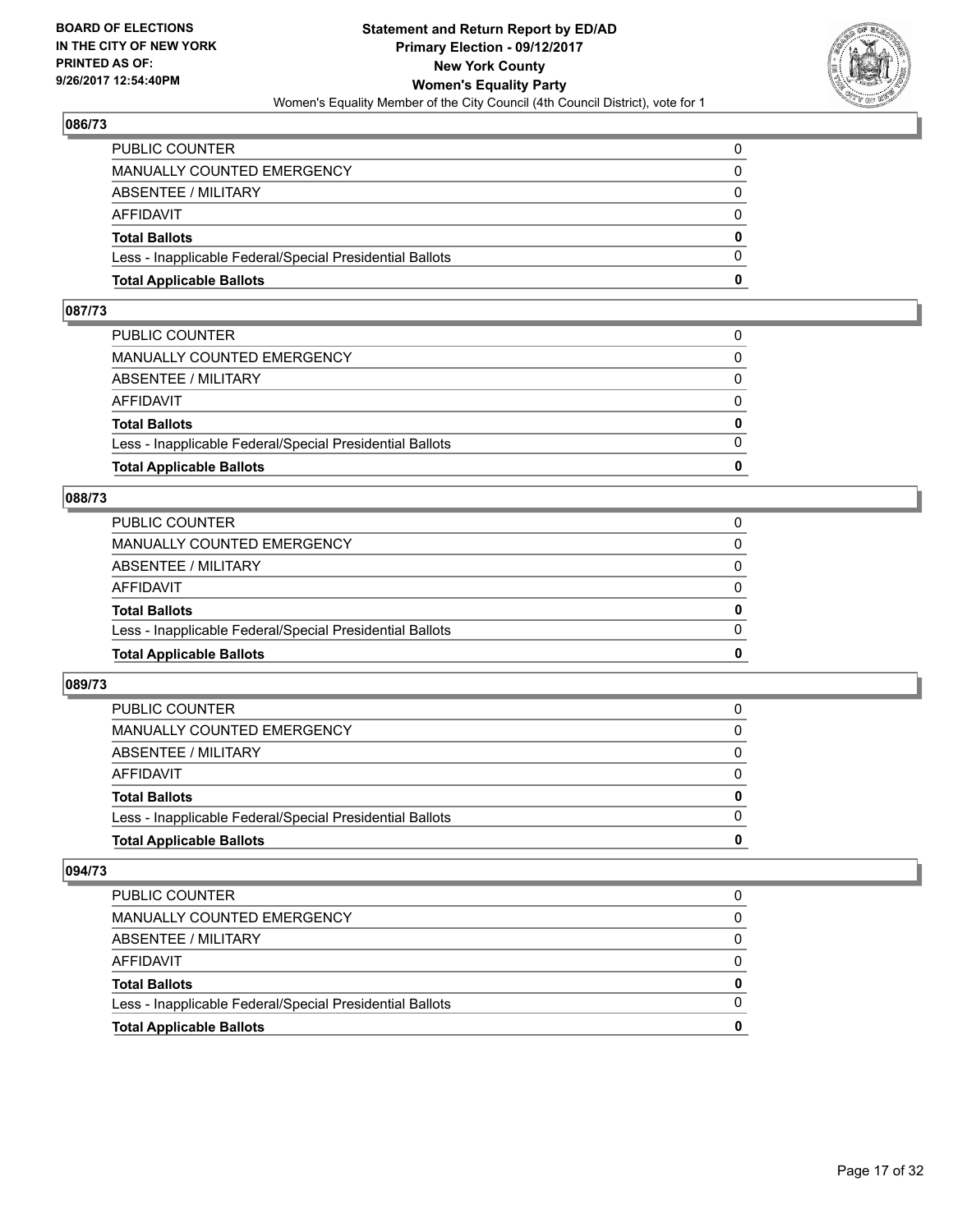

| <b>Total Applicable Ballots</b>                          | o        |
|----------------------------------------------------------|----------|
| Less - Inapplicable Federal/Special Presidential Ballots | 0        |
| <b>Total Ballots</b>                                     | $\bf{0}$ |
| <b>AFFIDAVIT</b>                                         | $\Omega$ |
| <b>ABSENTEE / MILITARY</b>                               | 0        |
| <b>MANUALLY COUNTED EMERGENCY</b>                        | $\Omega$ |
| PUBLIC COUNTER                                           | 0        |

## **097/73**

| 0            |
|--------------|
| $\Omega$     |
| $\mathbf{0}$ |
| $\Omega$     |
| $\Omega$     |
| $\Omega$     |
| 0            |
|              |

#### **100/73**

| <b>Total Applicable Ballots</b>                          | 0        |
|----------------------------------------------------------|----------|
| Less - Inapplicable Federal/Special Presidential Ballots | $\Omega$ |
| <b>Total Ballots</b>                                     | 0        |
| <b>AFFIDAVIT</b>                                         | $\Omega$ |
| ABSENTEE / MILITARY                                      | 0        |
| MANUALLY COUNTED EMERGENCY                               | $\Omega$ |
| PUBLIC COUNTER                                           |          |

## **102/73**

| <b>Total Applicable Ballots</b>                          | 0        |
|----------------------------------------------------------|----------|
| Less - Inapplicable Federal/Special Presidential Ballots | $\Omega$ |
| <b>Total Ballots</b>                                     | 0        |
| <b>AFFIDAVIT</b>                                         | 0        |
| ABSENTEE / MILITARY                                      | $\Omega$ |
| MANUALLY COUNTED EMERGENCY                               | 0        |
| PUBLIC COUNTER                                           |          |

| <b>Total Applicable Ballots</b>                          | 0 |
|----------------------------------------------------------|---|
| Less - Inapplicable Federal/Special Presidential Ballots |   |
| <b>Total Ballots</b>                                     | 0 |
| AFFIDAVIT                                                |   |
| ABSENTEE / MILITARY                                      |   |
| MANUALLY COUNTED EMERGENCY                               | 0 |
| <b>PUBLIC COUNTER</b>                                    |   |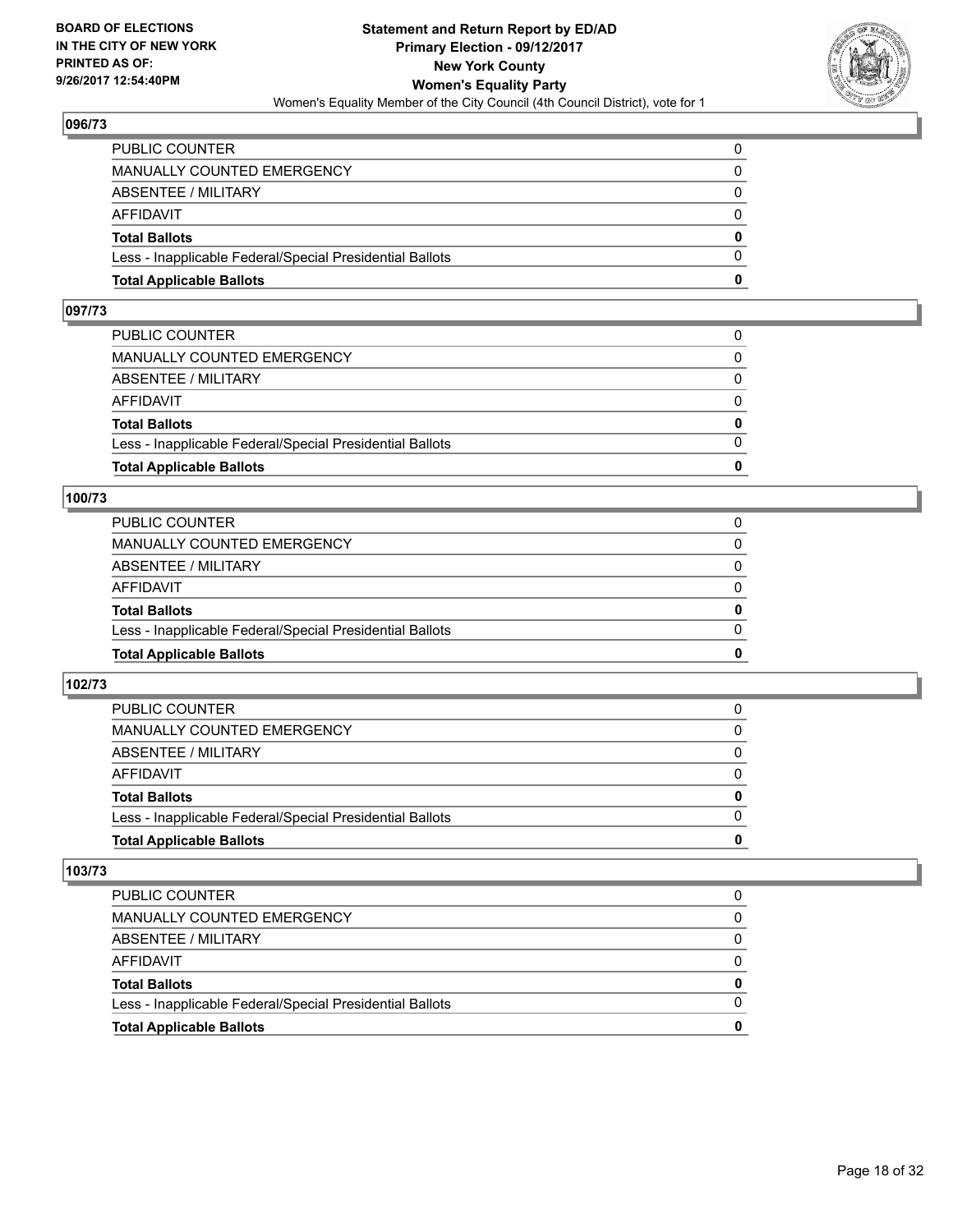

| <b>Total Applicable Ballots</b>                          | o            |
|----------------------------------------------------------|--------------|
| Less - Inapplicable Federal/Special Presidential Ballots | $\Omega$     |
| <b>Total Ballots</b>                                     | $\mathbf{0}$ |
| AFFIDAVIT                                                | $\Omega$     |
| <b>ABSENTEE / MILITARY</b>                               | 0            |
| <b>MANUALLY COUNTED EMERGENCY</b>                        | 0            |
| PUBLIC COUNTER                                           |              |

## **105/73**

| <b>Total Applicable Ballots</b>                          | 0            |
|----------------------------------------------------------|--------------|
| Less - Inapplicable Federal/Special Presidential Ballots | $\Omega$     |
| <b>Total Ballots</b>                                     | $\mathbf{0}$ |
| AFFIDAVIT                                                | $\Omega$     |
| ABSENTEE / MILITARY                                      | $\Omega$     |
| MANUALLY COUNTED EMERGENCY                               | 0            |
| PUBLIC COUNTER                                           | 0            |
|                                                          |              |

| <b>Total Applicable Ballots</b>                          | 0            |
|----------------------------------------------------------|--------------|
| Less - Inapplicable Federal/Special Presidential Ballots | 0            |
| <b>Total Ballots</b>                                     | 0            |
| AFFIDAVIT                                                | 0            |
| ABSENTEE / MILITARY                                      | 0            |
| MANUALLY COUNTED EMERGENCY                               | $\mathbf{0}$ |
| <b>PUBLIC COUNTER</b>                                    |              |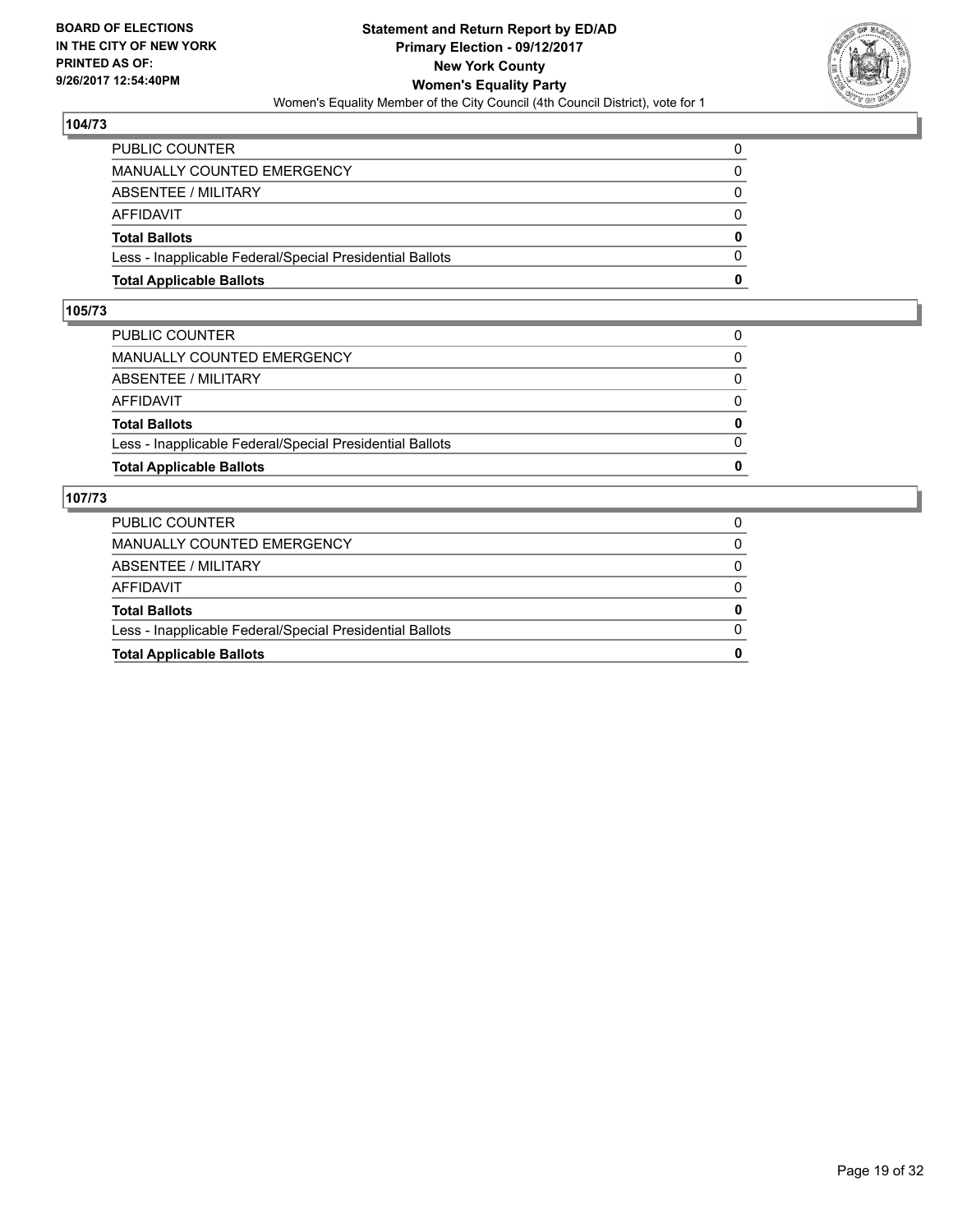

| <b>Total Applicable Ballots</b>                          | n        |
|----------------------------------------------------------|----------|
| Less - Inapplicable Federal/Special Presidential Ballots | $\Omega$ |
| <b>Total Ballots</b>                                     | $\bf{0}$ |
| AFFIDAVIT                                                | $\Omega$ |
| <b>ABSENTEE / MILITARY</b>                               | $\Omega$ |
| <b>MANUALLY COUNTED EMERGENCY</b>                        | $\Omega$ |
| PUBLIC COUNTER                                           |          |

## **040/74**

| PUBLIC COUNTER                                           | $\Omega$     |
|----------------------------------------------------------|--------------|
| MANUALLY COUNTED EMERGENCY                               | 0            |
| ABSENTEE / MILITARY                                      | $\Omega$     |
| AFFIDAVIT                                                | $\Omega$     |
| <b>Total Ballots</b>                                     | $\mathbf{0}$ |
| Less - Inapplicable Federal/Special Presidential Ballots | $\Omega$     |
| <b>Total Applicable Ballots</b>                          | 0            |
|                                                          |              |

## **041/74**

| <b>Total Applicable Ballots</b>                          | 0        |
|----------------------------------------------------------|----------|
| Less - Inapplicable Federal/Special Presidential Ballots | $\Omega$ |
| <b>Total Ballots</b>                                     | 0        |
| <b>AFFIDAVIT</b>                                         | 0        |
| ABSENTEE / MILITARY                                      | $\Omega$ |
| MANUALLY COUNTED EMERGENCY                               | 0        |
| PUBLIC COUNTER                                           |          |

## **042/74**

| <b>Total Applicable Ballots</b>                          | 0        |
|----------------------------------------------------------|----------|
| Less - Inapplicable Federal/Special Presidential Ballots |          |
| <b>Total Ballots</b>                                     | $\bf{0}$ |
| <b>AFFIDAVIT</b>                                         |          |
| ABSENTEE / MILITARY                                      | 0        |
| MANUALLY COUNTED EMERGENCY                               | $\Omega$ |
| PUBLIC COUNTER                                           | 0        |

| <b>Total Applicable Ballots</b>                          |   |
|----------------------------------------------------------|---|
| Less - Inapplicable Federal/Special Presidential Ballots |   |
| <b>Total Ballots</b>                                     | 0 |
| AFFIDAVIT                                                |   |
| ABSENTEE / MILITARY                                      |   |
| MANUALLY COUNTED EMERGENCY                               |   |
| <b>PUBLIC COUNTER</b>                                    |   |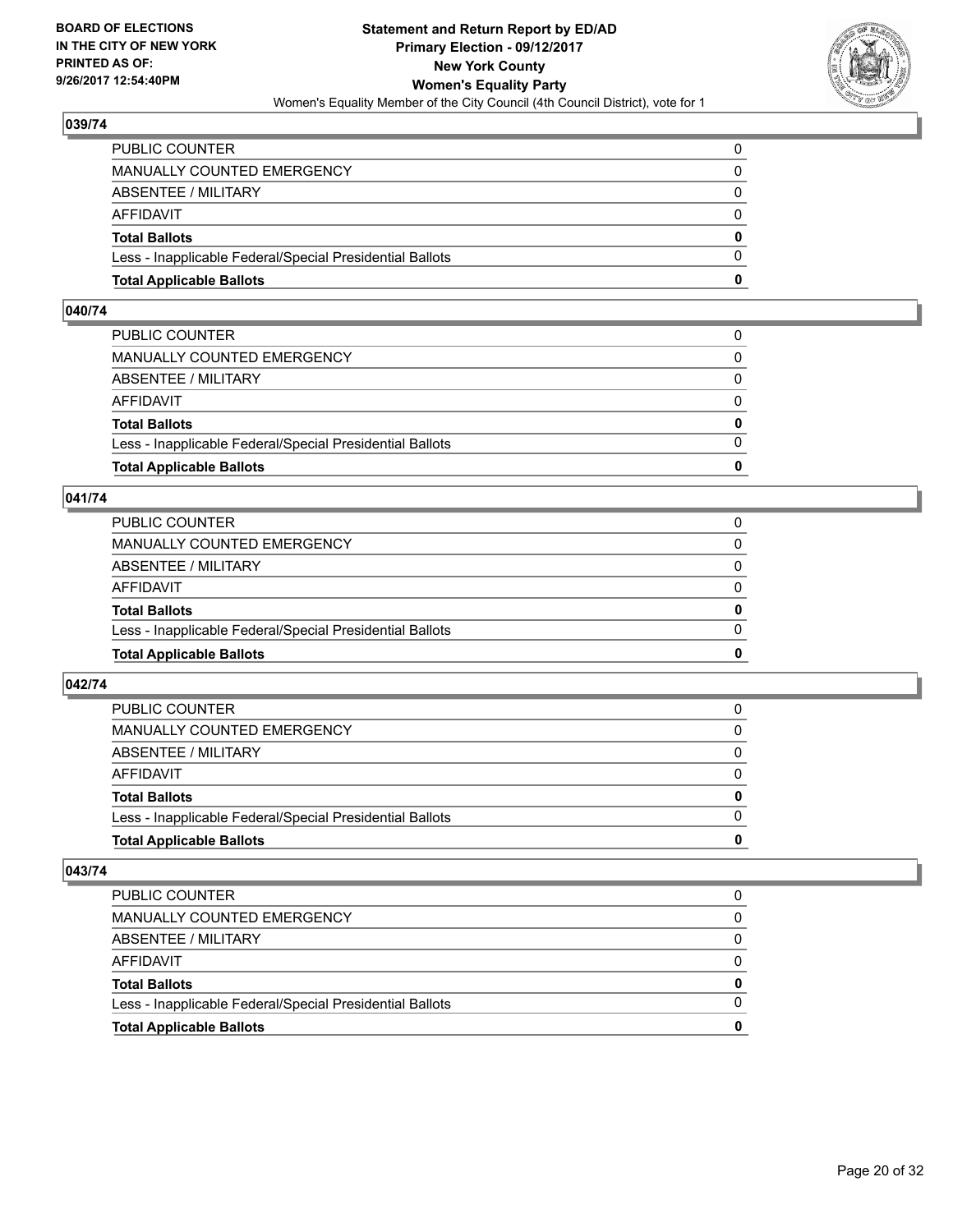

| <b>Total Applicable Ballots</b>                          | n        |
|----------------------------------------------------------|----------|
| Less - Inapplicable Federal/Special Presidential Ballots | $\Omega$ |
| <b>Total Ballots</b>                                     | $\bf{0}$ |
| AFFIDAVIT                                                | $\Omega$ |
| <b>ABSENTEE / MILITARY</b>                               | $\Omega$ |
| <b>MANUALLY COUNTED EMERGENCY</b>                        | $\Omega$ |
| PUBLIC COUNTER                                           |          |

## **045/74**

| PUBLIC COUNTER                                           | $\Omega$     |
|----------------------------------------------------------|--------------|
| MANUALLY COUNTED EMERGENCY                               | 0            |
| ABSENTEE / MILITARY                                      | $\Omega$     |
| AFFIDAVIT                                                | $\Omega$     |
| <b>Total Ballots</b>                                     | $\mathbf{0}$ |
| Less - Inapplicable Federal/Special Presidential Ballots | $\Omega$     |
| <b>Total Applicable Ballots</b>                          | 0            |
|                                                          |              |

## **046/74**

| <b>Total Applicable Ballots</b>                          | 0        |
|----------------------------------------------------------|----------|
| Less - Inapplicable Federal/Special Presidential Ballots | $\Omega$ |
| <b>Total Ballots</b>                                     | 0        |
| <b>AFFIDAVIT</b>                                         | 0        |
| ABSENTEE / MILITARY                                      | 0        |
| MANUALLY COUNTED EMERGENCY                               | 0        |
| PUBLIC COUNTER                                           |          |

## **047/74**

| <b>Total Applicable Ballots</b>                          | 0        |
|----------------------------------------------------------|----------|
| Less - Inapplicable Federal/Special Presidential Ballots |          |
| <b>Total Ballots</b>                                     | $\bf{0}$ |
| <b>AFFIDAVIT</b>                                         |          |
| ABSENTEE / MILITARY                                      | 0        |
| MANUALLY COUNTED EMERGENCY                               | 0        |
| <b>PUBLIC COUNTER</b>                                    | 0        |

| <b>Total Applicable Ballots</b>                          |          |
|----------------------------------------------------------|----------|
| Less - Inapplicable Federal/Special Presidential Ballots | $\Omega$ |
| <b>Total Ballots</b>                                     | 0        |
| AFFIDAVIT                                                |          |
| ABSENTEE / MILITARY                                      | 0        |
| <b>MANUALLY COUNTED EMERGENCY</b>                        |          |
| <b>PUBLIC COUNTER</b>                                    | 0        |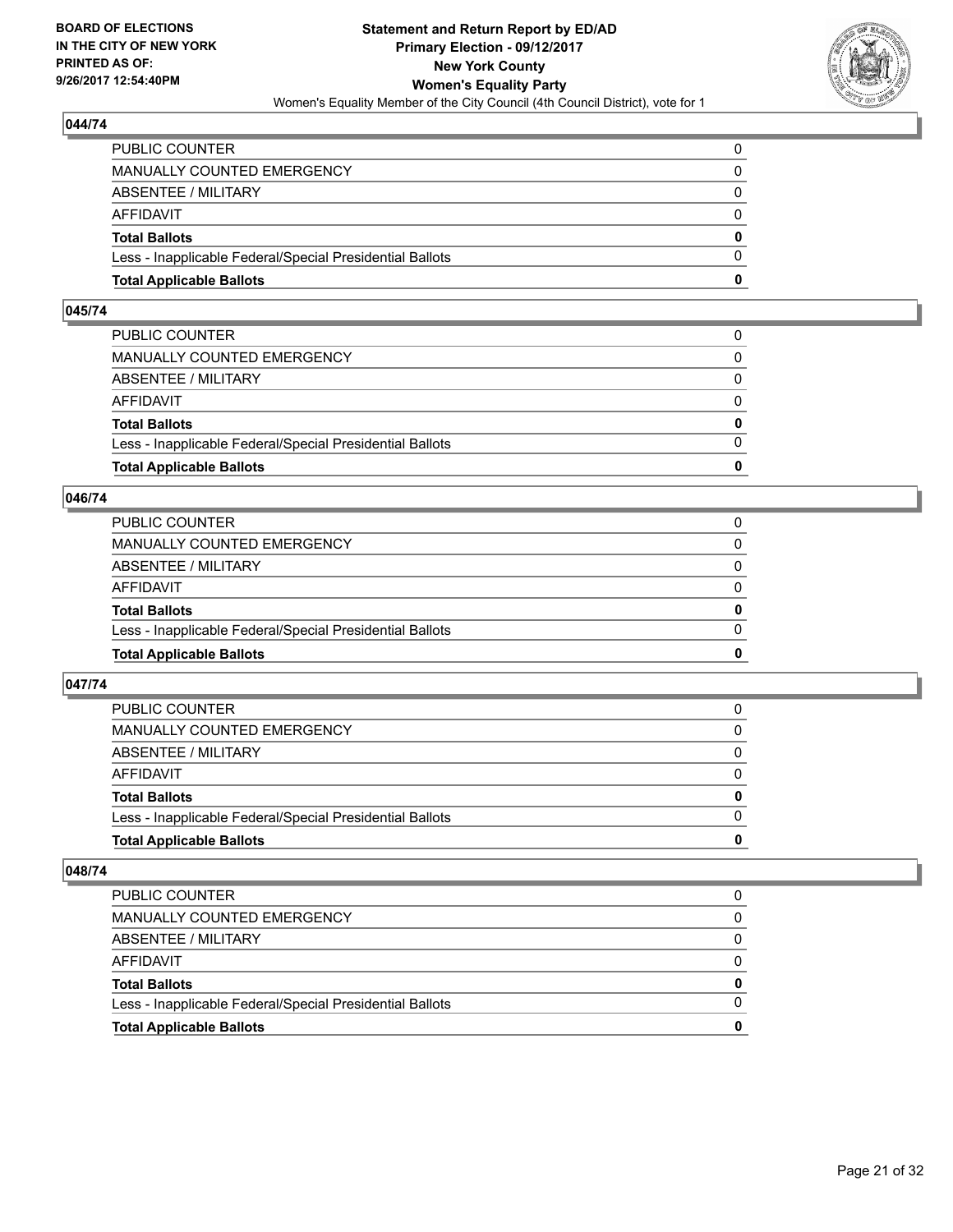

| <b>Total Applicable Ballots</b>                          | n        |
|----------------------------------------------------------|----------|
| Less - Inapplicable Federal/Special Presidential Ballots | $\Omega$ |
| <b>Total Ballots</b>                                     | $\bf{0}$ |
| AFFIDAVIT                                                | $\Omega$ |
| <b>ABSENTEE / MILITARY</b>                               | 0        |
| MANUALLY COUNTED EMERGENCY                               | $\Omega$ |
| PUBLIC COUNTER                                           | 0        |

## **050/74**

| PUBLIC COUNTER                                           | $\Omega$     |
|----------------------------------------------------------|--------------|
| MANUALLY COUNTED EMERGENCY                               | 0            |
| ABSENTEE / MILITARY                                      | $\Omega$     |
| AFFIDAVIT                                                | $\Omega$     |
| <b>Total Ballots</b>                                     | $\mathbf{0}$ |
| Less - Inapplicable Federal/Special Presidential Ballots | $\Omega$     |
| <b>Total Applicable Ballots</b>                          | 0            |
|                                                          |              |

## **051/74**

| <b>Total Applicable Ballots</b>                          | 0        |
|----------------------------------------------------------|----------|
| Less - Inapplicable Federal/Special Presidential Ballots | $\Omega$ |
| <b>Total Ballots</b>                                     | 0        |
| <b>AFFIDAVIT</b>                                         | $\Omega$ |
| ABSENTEE / MILITARY                                      | 0        |
| MANUALLY COUNTED EMERGENCY                               | $\Omega$ |
| PUBLIC COUNTER                                           |          |

## **052/74**

| <b>Total Applicable Ballots</b>                          | 0            |
|----------------------------------------------------------|--------------|
| Less - Inapplicable Federal/Special Presidential Ballots |              |
| <b>Total Ballots</b>                                     | $\mathbf{0}$ |
| <b>AFFIDAVIT</b>                                         |              |
| ABSENTEE / MILITARY                                      | 0            |
| MANUALLY COUNTED EMERGENCY                               | $\Omega$     |
| PUBLIC COUNTER                                           | 0            |

| <b>Total Applicable Ballots</b>                          |   |
|----------------------------------------------------------|---|
| Less - Inapplicable Federal/Special Presidential Ballots |   |
| <b>Total Ballots</b>                                     | 0 |
| AFFIDAVIT                                                |   |
| ABSENTEE / MILITARY                                      |   |
| MANUALLY COUNTED EMERGENCY                               |   |
| PUBLIC COUNTER                                           |   |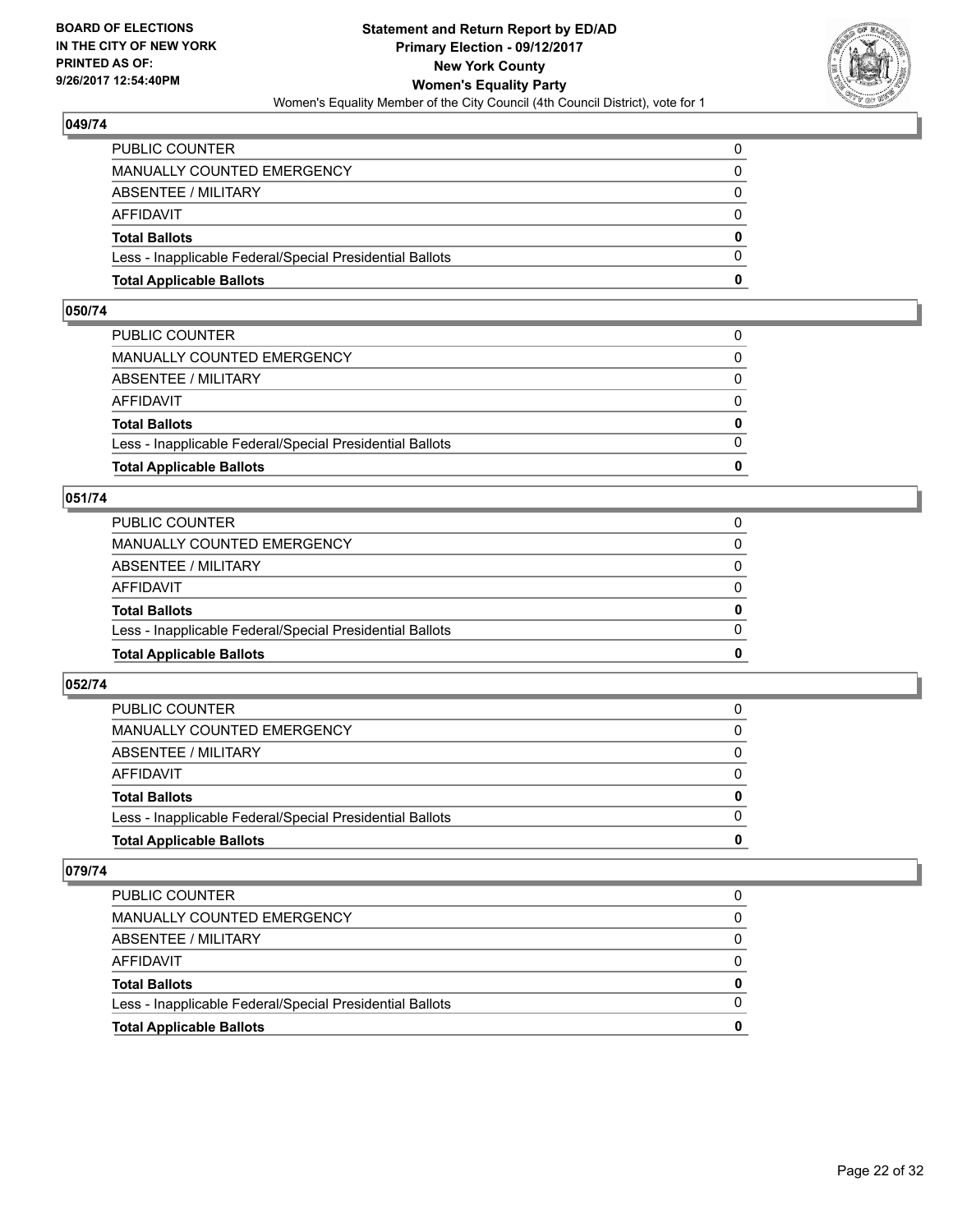

| <b>Total Applicable Ballots</b>                          | n        |
|----------------------------------------------------------|----------|
| Less - Inapplicable Federal/Special Presidential Ballots | $\Omega$ |
| <b>Total Ballots</b>                                     | $\bf{0}$ |
| AFFIDAVIT                                                | $\Omega$ |
| <b>ABSENTEE / MILITARY</b>                               | $\Omega$ |
| <b>MANUALLY COUNTED EMERGENCY</b>                        | $\Omega$ |
| PUBLIC COUNTER                                           |          |

#### **081/74**

| PUBLIC COUNTER                                           | $\Omega$     |
|----------------------------------------------------------|--------------|
| MANUALLY COUNTED EMERGENCY                               | 0            |
| ABSENTEE / MILITARY                                      | $\Omega$     |
| AFFIDAVIT                                                | $\Omega$     |
| <b>Total Ballots</b>                                     | $\mathbf{0}$ |
| Less - Inapplicable Federal/Special Presidential Ballots | $\Omega$     |
| <b>Total Applicable Ballots</b>                          | 0            |
|                                                          |              |

#### **083/74**

| <b>Total Applicable Ballots</b>                          | o            |
|----------------------------------------------------------|--------------|
| Less - Inapplicable Federal/Special Presidential Ballots | $\Omega$     |
| <b>Total Ballots</b>                                     | $\mathbf{0}$ |
| <b>AFFIDAVIT</b>                                         | 0            |
| <b>ABSENTEE / MILITARY</b>                               | $\Omega$     |
| MANUALLY COUNTED EMERGENCY                               |              |
| PUBLIC COUNTER                                           |              |

## **084/74**

| <b>Total Applicable Ballots</b>                          | 0        |
|----------------------------------------------------------|----------|
| Less - Inapplicable Federal/Special Presidential Ballots |          |
| <b>Total Ballots</b>                                     | $\bf{0}$ |
| <b>AFFIDAVIT</b>                                         |          |
| ABSENTEE / MILITARY                                      | 0        |
| MANUALLY COUNTED EMERGENCY                               | 0        |
| <b>PUBLIC COUNTER</b>                                    | 0        |

| <b>Total Applicable Ballots</b>                          |   |
|----------------------------------------------------------|---|
| Less - Inapplicable Federal/Special Presidential Ballots |   |
| <b>Total Ballots</b>                                     | 0 |
| AFFIDAVIT                                                |   |
| ABSENTEE / MILITARY                                      |   |
| MANUALLY COUNTED EMERGENCY                               |   |
| PUBLIC COUNTER                                           |   |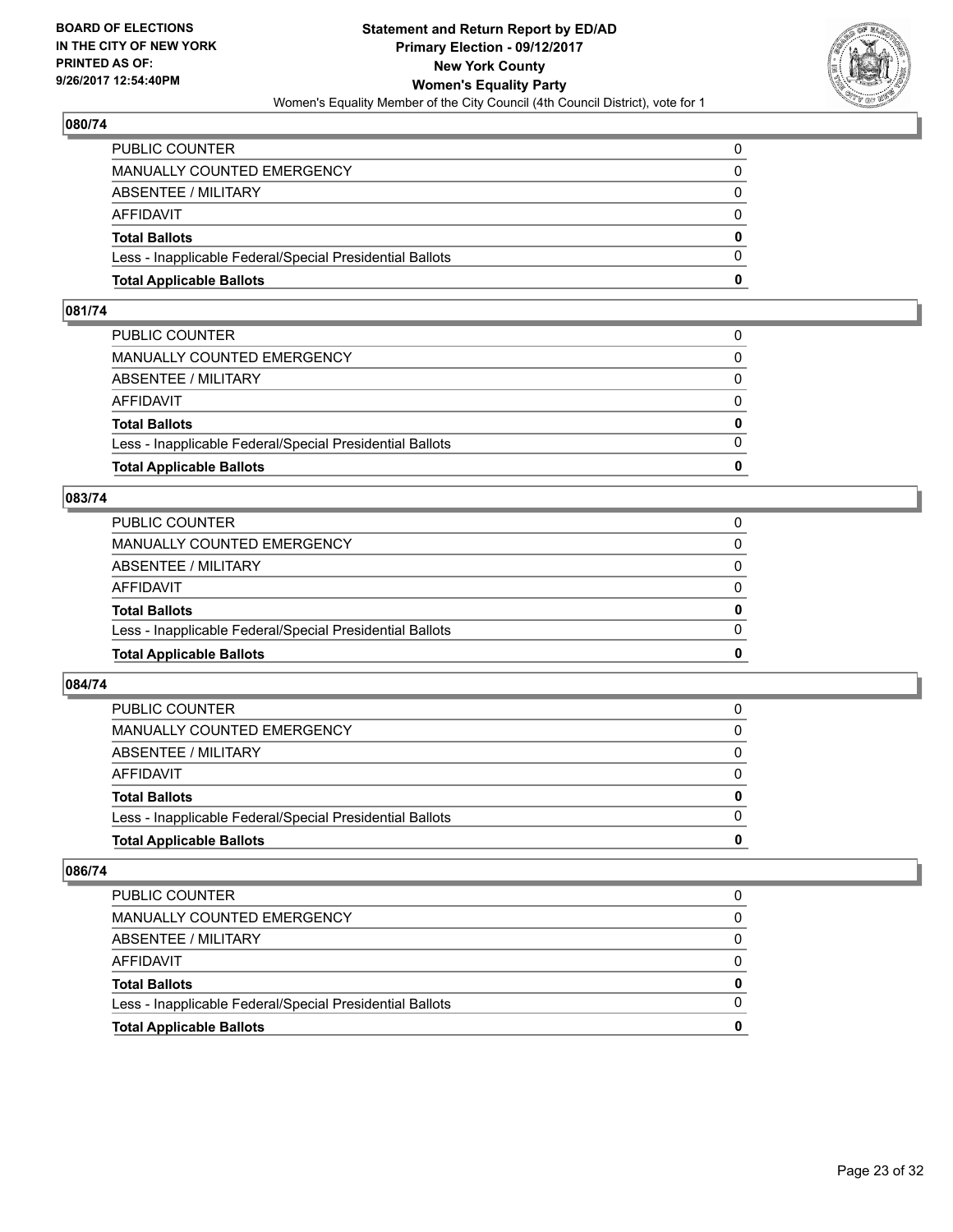

| <b>Total Applicable Ballots</b>                          | n        |
|----------------------------------------------------------|----------|
| Less - Inapplicable Federal/Special Presidential Ballots | $\Omega$ |
| <b>Total Ballots</b>                                     | $\bf{0}$ |
| AFFIDAVIT                                                | $\Omega$ |
| <b>ABSENTEE / MILITARY</b>                               | $\Omega$ |
| <b>MANUALLY COUNTED EMERGENCY</b>                        | $\Omega$ |
| PUBLIC COUNTER                                           |          |

## **088/74**

| PUBLIC COUNTER                                           | $\Omega$     |
|----------------------------------------------------------|--------------|
| MANUALLY COUNTED EMERGENCY                               | 0            |
| ABSENTEE / MILITARY                                      | $\Omega$     |
| AFFIDAVIT                                                | $\Omega$     |
| <b>Total Ballots</b>                                     | $\mathbf{0}$ |
| Less - Inapplicable Federal/Special Presidential Ballots | $\Omega$     |
| <b>Total Applicable Ballots</b>                          | 0            |
|                                                          |              |

#### **089/74**

| <b>Total Applicable Ballots</b>                          | 0        |
|----------------------------------------------------------|----------|
| Less - Inapplicable Federal/Special Presidential Ballots | $\Omega$ |
| <b>Total Ballots</b>                                     | 0        |
| <b>AFFIDAVIT</b>                                         | $\Omega$ |
| ABSENTEE / MILITARY                                      | 0        |
| MANUALLY COUNTED EMERGENCY                               | $\Omega$ |
| PUBLIC COUNTER                                           |          |

## **090/74**

| <b>Total Applicable Ballots</b>                          | o            |
|----------------------------------------------------------|--------------|
| Less - Inapplicable Federal/Special Presidential Ballots | <sup>0</sup> |
| <b>Total Ballots</b>                                     | 0            |
| <b>AFFIDAVIT</b>                                         |              |
| ABSENTEE / MILITARY                                      | 0            |
| <b>MANUALLY COUNTED EMERGENCY</b>                        | 0            |
| <b>PUBLIC COUNTER</b>                                    |              |

| <b>Total Applicable Ballots</b>                          | 0 |
|----------------------------------------------------------|---|
| Less - Inapplicable Federal/Special Presidential Ballots |   |
| <b>Total Ballots</b>                                     | 0 |
| AFFIDAVIT                                                |   |
| ABSENTEE / MILITARY                                      |   |
| MANUALLY COUNTED EMERGENCY                               | 0 |
| PUBLIC COUNTER                                           |   |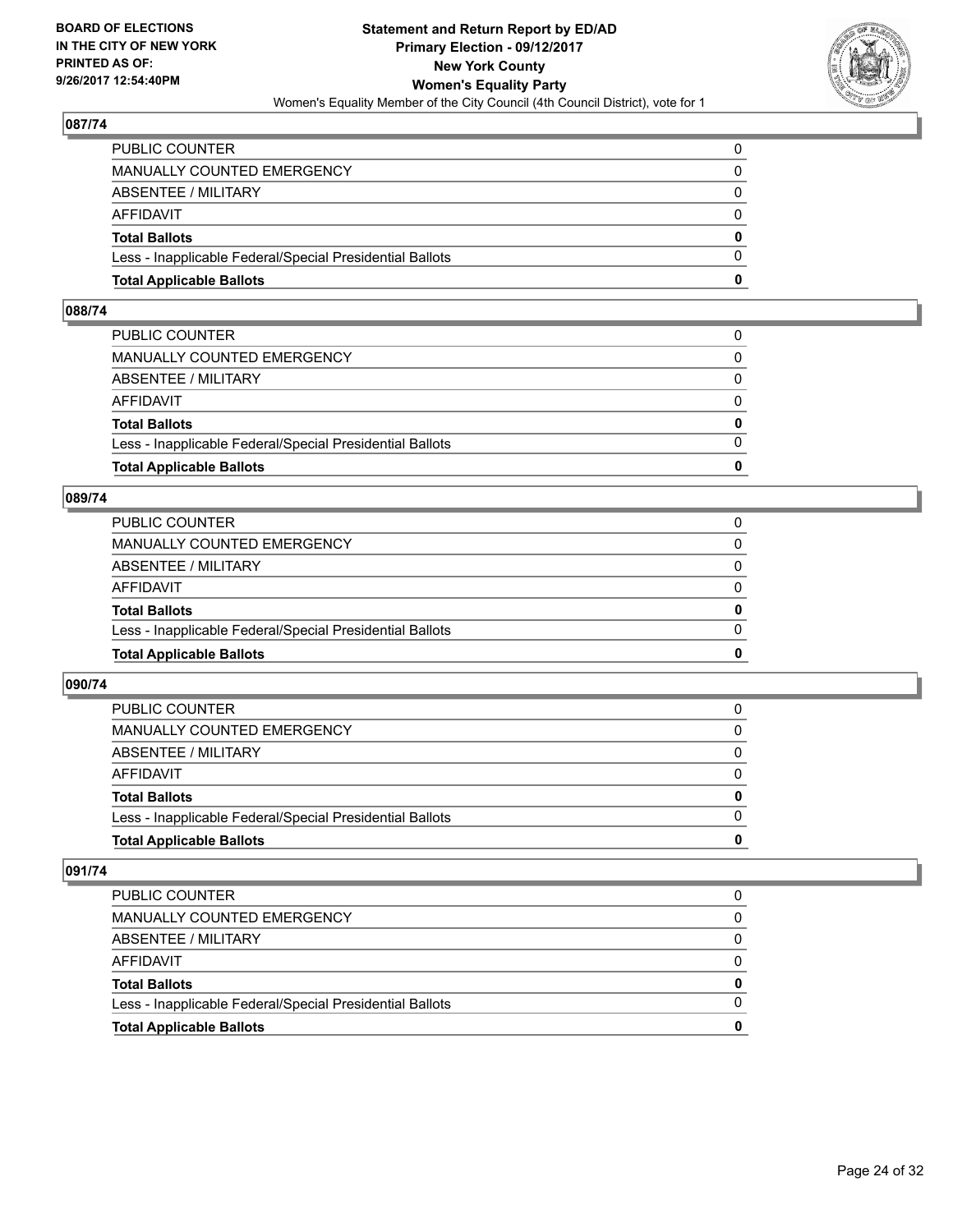

| <b>Total Applicable Ballots</b>                          | 0        |
|----------------------------------------------------------|----------|
| Less - Inapplicable Federal/Special Presidential Ballots | $\Omega$ |
| <b>Total Ballots</b>                                     | $\bf{0}$ |
| AFFIDAVIT                                                | $\Omega$ |
| ABSENTEE / MILITARY                                      | 0        |
| MANUALLY COUNTED EMERGENCY                               | $\Omega$ |
| PUBLIC COUNTER                                           | 0        |

## **095/74 COMBINED into: 086/74**

#### **103/74**

| MANUALLY COUNTED EMERGENCY                               | $\Omega$     |
|----------------------------------------------------------|--------------|
| ABSENTEE / MILITARY                                      | $\Omega$     |
| AFFIDAVIT                                                | $\Omega$     |
| <b>Total Ballots</b>                                     | $\mathbf{0}$ |
| Less - Inapplicable Federal/Special Presidential Ballots | $\mathbf{0}$ |
| <b>Total Applicable Ballots</b>                          | 0            |
|                                                          |              |

| <b>Total Applicable Ballots</b>                          | 0 |
|----------------------------------------------------------|---|
| Less - Inapplicable Federal/Special Presidential Ballots | 0 |
| <b>Total Ballots</b>                                     | 0 |
| AFFIDAVIT                                                |   |
| ABSENTEE / MILITARY                                      |   |
| MANUALLY COUNTED EMERGENCY                               | 0 |
| <b>PUBLIC COUNTER</b>                                    |   |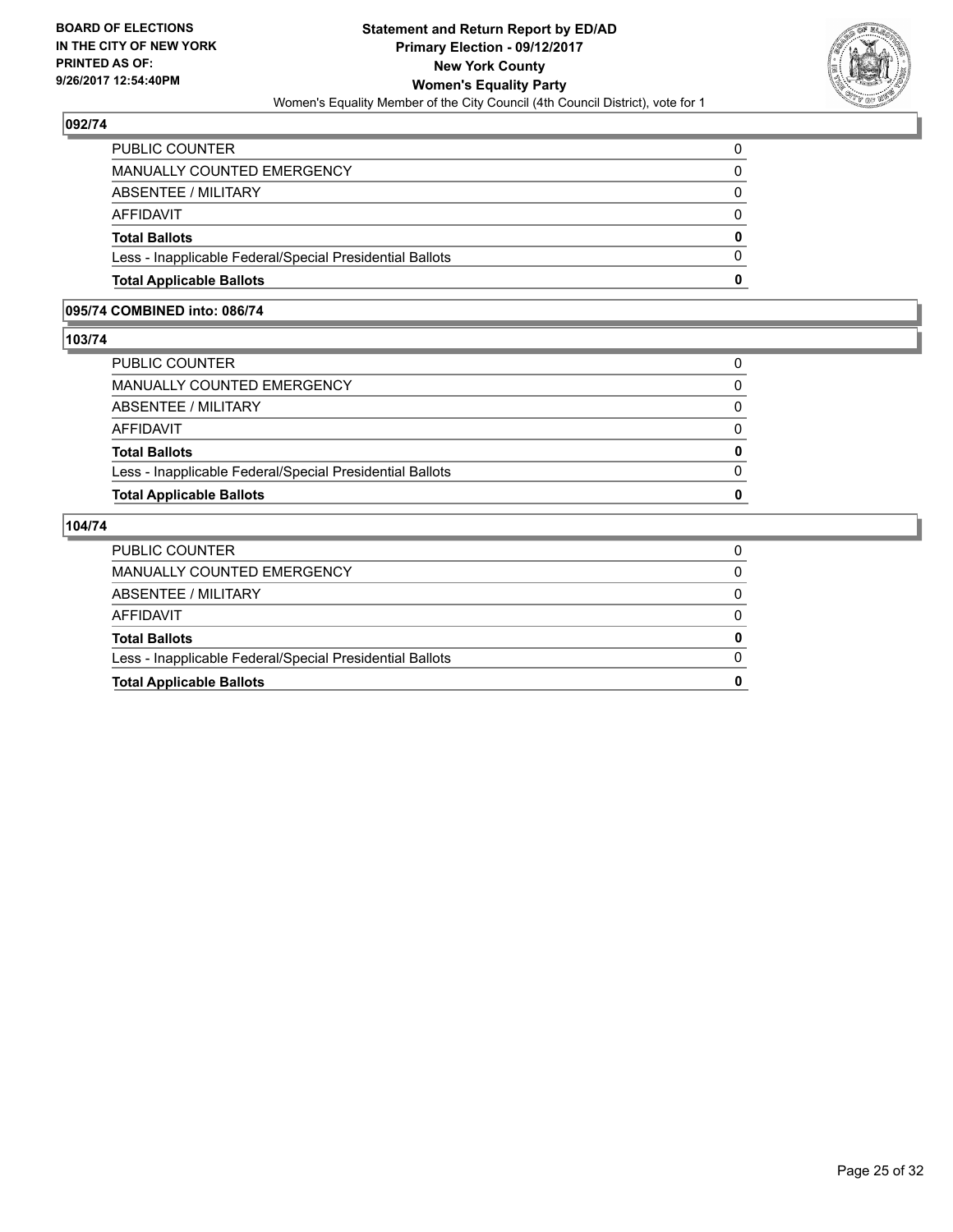

| <b>Total Applicable Ballots</b>                          | n        |
|----------------------------------------------------------|----------|
| Less - Inapplicable Federal/Special Presidential Ballots | $\Omega$ |
| <b>Total Ballots</b>                                     | $\bf{0}$ |
| AFFIDAVIT                                                | $\Omega$ |
| <b>ABSENTEE / MILITARY</b>                               | $\Omega$ |
| <b>MANUALLY COUNTED EMERGENCY</b>                        | $\Omega$ |
| PUBLIC COUNTER                                           |          |

## **051/75**

| PUBLIC COUNTER                                           | $\Omega$     |
|----------------------------------------------------------|--------------|
| MANUALLY COUNTED EMERGENCY                               | 0            |
| ABSENTEE / MILITARY                                      | $\Omega$     |
| AFFIDAVIT                                                | $\Omega$     |
| <b>Total Ballots</b>                                     | $\mathbf{0}$ |
| Less - Inapplicable Federal/Special Presidential Ballots | $\Omega$     |
| <b>Total Applicable Ballots</b>                          | 0            |
|                                                          |              |

## **057/75**

| <b>Total Applicable Ballots</b>                          | o            |
|----------------------------------------------------------|--------------|
| Less - Inapplicable Federal/Special Presidential Ballots | $\Omega$     |
| <b>Total Ballots</b>                                     | $\mathbf{0}$ |
| <b>AFFIDAVIT</b>                                         | 0            |
| <b>ABSENTEE / MILITARY</b>                               | $\Omega$     |
| MANUALLY COUNTED EMERGENCY                               |              |
| PUBLIC COUNTER                                           |              |

## **058/75**

| <b>Total Applicable Ballots</b>                          | 0        |
|----------------------------------------------------------|----------|
| Less - Inapplicable Federal/Special Presidential Ballots |          |
| <b>Total Ballots</b>                                     | $\bf{0}$ |
| <b>AFFIDAVIT</b>                                         |          |
| ABSENTEE / MILITARY                                      | 0        |
| MANUALLY COUNTED EMERGENCY                               | 0        |
| <b>PUBLIC COUNTER</b>                                    | 0        |

| <b>Total Applicable Ballots</b>                          |   |
|----------------------------------------------------------|---|
| Less - Inapplicable Federal/Special Presidential Ballots |   |
| <b>Total Ballots</b>                                     | 0 |
| AFFIDAVIT                                                |   |
| ABSENTEE / MILITARY                                      | 0 |
| <b>MANUALLY COUNTED EMERGENCY</b>                        |   |
| PUBLIC COUNTER                                           |   |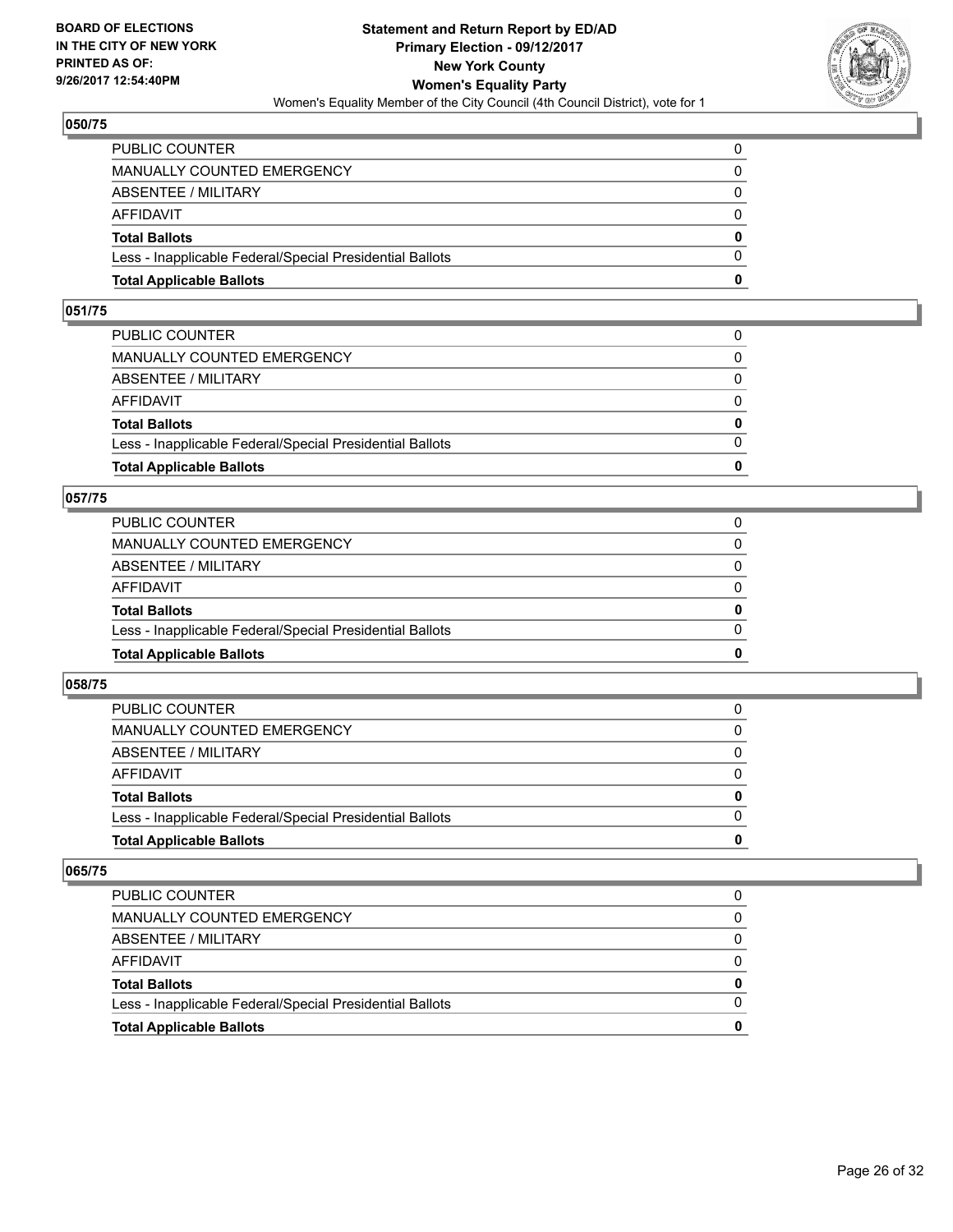

| <b>Total Applicable Ballots</b>                          | n        |
|----------------------------------------------------------|----------|
| Less - Inapplicable Federal/Special Presidential Ballots | $\Omega$ |
| <b>Total Ballots</b>                                     | $\bf{0}$ |
| <b>AFFIDAVIT</b>                                         | $\Omega$ |
| ABSENTEE / MILITARY                                      | 0        |
| <b>MANUALLY COUNTED EMERGENCY</b>                        | $\Omega$ |
| PUBLIC COUNTER                                           |          |

## **087/75**

| 0            |
|--------------|
| $\Omega$     |
| $\mathbf{0}$ |
| $\Omega$     |
| $\Omega$     |
| $\Omega$     |
| 0            |
|              |

#### **088/75**

| <b>Total Applicable Ballots</b>                          | 0        |
|----------------------------------------------------------|----------|
| Less - Inapplicable Federal/Special Presidential Ballots | 0        |
| <b>Total Ballots</b>                                     | 0        |
| AFFIDAVIT                                                | 0        |
| <b>ABSENTEE / MILITARY</b>                               | $\Omega$ |
| MANUALLY COUNTED EMERGENCY                               |          |
| PUBLIC COUNTER                                           |          |

## **089/75**

| <b>Total Applicable Ballots</b>                          | o            |
|----------------------------------------------------------|--------------|
| Less - Inapplicable Federal/Special Presidential Ballots | <sup>0</sup> |
| <b>Total Ballots</b>                                     | 0            |
| AFFIDAVIT                                                |              |
| ABSENTEE / MILITARY                                      | 0            |
| <b>MANUALLY COUNTED EMERGENCY</b>                        | 0            |
| <b>PUBLIC COUNTER</b>                                    |              |

| <b>Total Applicable Ballots</b>                          |   |
|----------------------------------------------------------|---|
| Less - Inapplicable Federal/Special Presidential Ballots |   |
| <b>Total Ballots</b>                                     | O |
| AFFIDAVIT                                                |   |
| ABSENTEE / MILITARY                                      |   |
| MANUALLY COUNTED EMERGENCY                               |   |
| PUBLIC COUNTER                                           |   |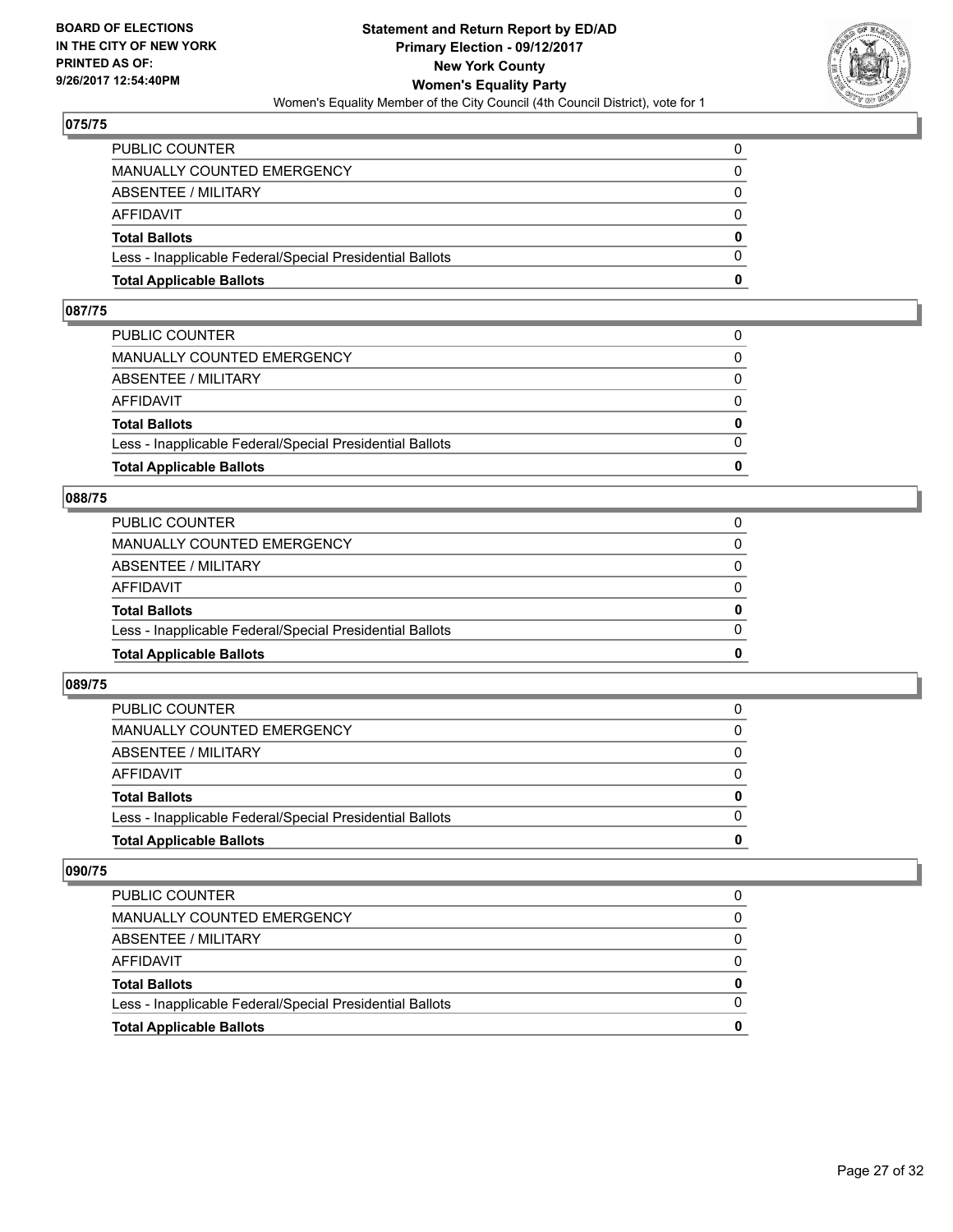

| <b>Total Applicable Ballots</b>                          | 0        |
|----------------------------------------------------------|----------|
| Less - Inapplicable Federal/Special Presidential Ballots | 0        |
| <b>Total Ballots</b>                                     | $\bf{0}$ |
| AFFIDAVIT                                                | 0        |
| ABSENTEE / MILITARY                                      | $\Omega$ |
| MANUALLY COUNTED EMERGENCY                               |          |
| <b>PUBLIC COUNTER</b>                                    |          |

| <b>Total Applicable Ballots</b>                          | 0        |
|----------------------------------------------------------|----------|
| Less - Inapplicable Federal/Special Presidential Ballots | $\Omega$ |
| <b>Total Ballots</b>                                     | 0        |
| AFFIDAVIT                                                | $\Omega$ |
| ABSENTEE / MILITARY                                      | $\Omega$ |
| MANUALLY COUNTED EMERGENCY                               |          |
| PUBLIC COUNTER                                           |          |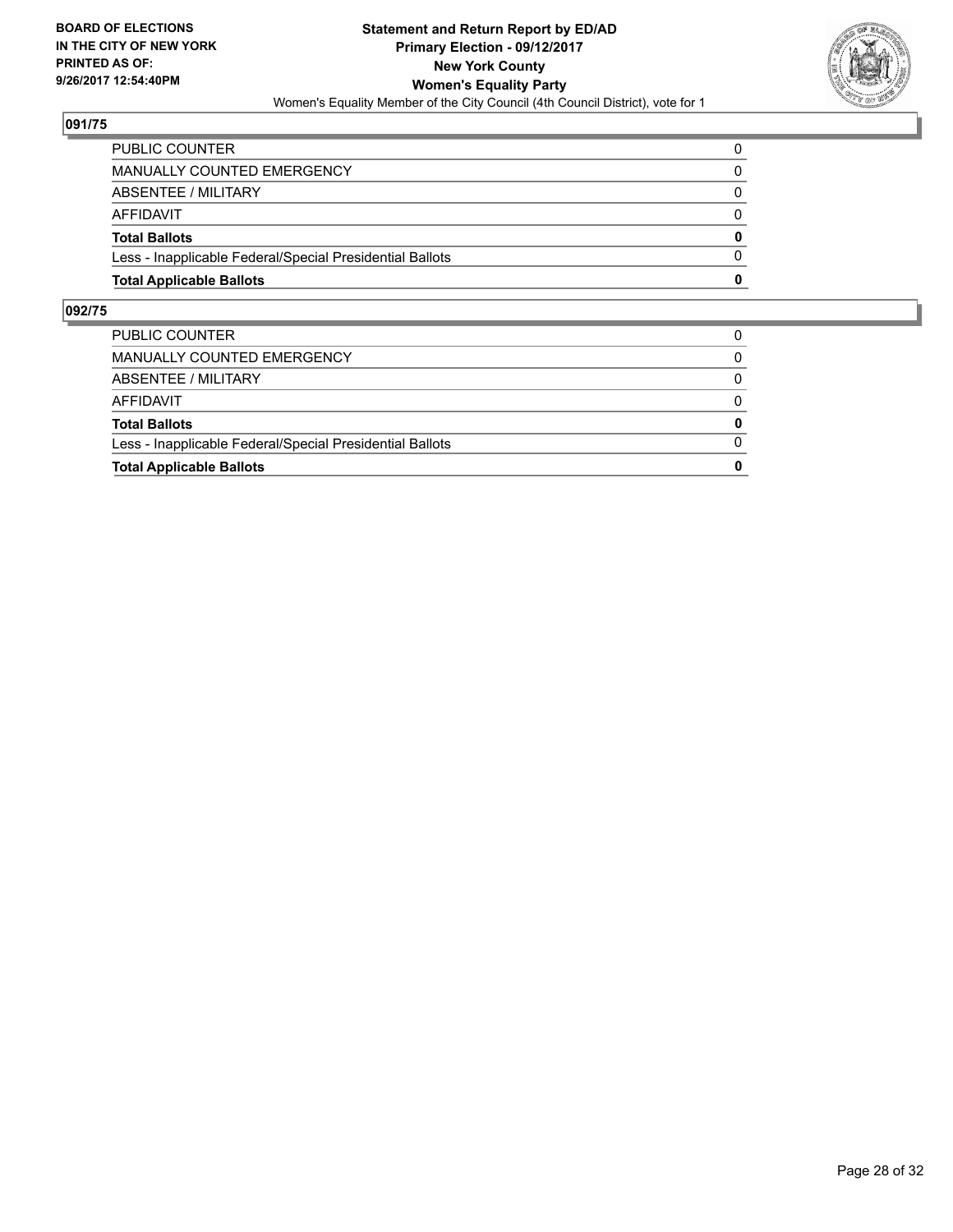

| <b>Total Applicable Ballots</b>                          | n        |
|----------------------------------------------------------|----------|
| Less - Inapplicable Federal/Special Presidential Ballots | $\Omega$ |
| <b>Total Ballots</b>                                     | $\bf{0}$ |
| AFFIDAVIT                                                | $\Omega$ |
| <b>ABSENTEE / MILITARY</b>                               | $\Omega$ |
| MANUALLY COUNTED EMERGENCY                               | 0        |
| PUBLIC COUNTER                                           | 0        |

#### **004/76**

| PUBLIC COUNTER                                           | 0            |
|----------------------------------------------------------|--------------|
| MANUALLY COUNTED EMERGENCY                               | 0            |
| ABSENTEE / MILITARY                                      | $\Omega$     |
| AFFIDAVIT                                                | $\Omega$     |
| <b>Total Ballots</b>                                     | $\mathbf{0}$ |
| Less - Inapplicable Federal/Special Presidential Ballots | $\Omega$     |
| <b>Total Applicable Ballots</b>                          | 0            |
|                                                          |              |

#### **009/76**

| <b>Total Applicable Ballots</b>                          | o            |
|----------------------------------------------------------|--------------|
| Less - Inapplicable Federal/Special Presidential Ballots | $\Omega$     |
| <b>Total Ballots</b>                                     | $\mathbf{0}$ |
| <b>AFFIDAVIT</b>                                         | 0            |
| <b>ABSENTEE / MILITARY</b>                               | $\Omega$     |
| MANUALLY COUNTED EMERGENCY                               |              |
| PUBLIC COUNTER                                           |              |

## **013/76**

| <b>Total Applicable Ballots</b>                          | 0        |
|----------------------------------------------------------|----------|
| Less - Inapplicable Federal/Special Presidential Ballots |          |
| <b>Total Ballots</b>                                     | $\bf{0}$ |
| <b>AFFIDAVIT</b>                                         |          |
| ABSENTEE / MILITARY                                      | 0        |
| MANUALLY COUNTED EMERGENCY                               | 0        |
| <b>PUBLIC COUNTER</b>                                    | 0        |

| <b>Total Applicable Ballots</b>                          | 0 |
|----------------------------------------------------------|---|
| Less - Inapplicable Federal/Special Presidential Ballots |   |
| <b>Total Ballots</b>                                     | 0 |
| AFFIDAVIT                                                |   |
| ABSENTEE / MILITARY                                      |   |
| MANUALLY COUNTED EMERGENCY                               | 0 |
| PUBLIC COUNTER                                           | 0 |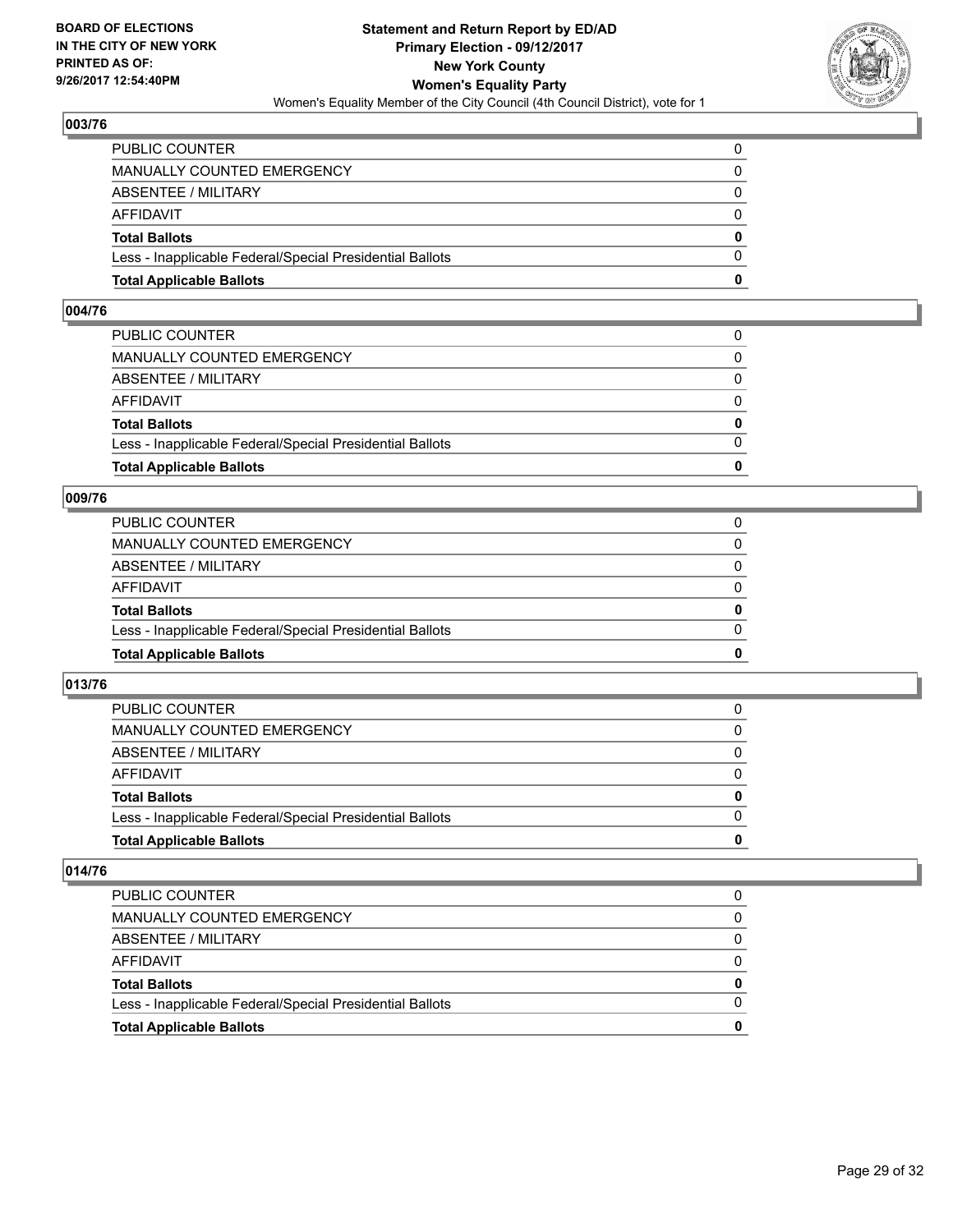

| <b>Total Applicable Ballots</b>                          | n        |
|----------------------------------------------------------|----------|
| Less - Inapplicable Federal/Special Presidential Ballots | $\Omega$ |
| <b>Total Ballots</b>                                     | $\bf{0}$ |
| AFFIDAVIT                                                | $\Omega$ |
| <b>ABSENTEE / MILITARY</b>                               | $\Omega$ |
| <b>MANUALLY COUNTED EMERGENCY</b>                        | $\Omega$ |
| PUBLIC COUNTER                                           |          |

## **023/76**

| 0            |
|--------------|
| $\Omega$     |
| $\mathbf{0}$ |
| $\Omega$     |
| $\Omega$     |
| $\Omega$     |
| 0            |
|              |

#### **024/76**

| <b>Total Applicable Ballots</b>                          | 0        |
|----------------------------------------------------------|----------|
| Less - Inapplicable Federal/Special Presidential Ballots | 0        |
| <b>Total Ballots</b>                                     | 0        |
| AFFIDAVIT                                                | 0        |
| <b>ABSENTEE / MILITARY</b>                               | $\Omega$ |
| MANUALLY COUNTED EMERGENCY                               |          |
| PUBLIC COUNTER                                           |          |

## **029/76**

| <b>Total Applicable Ballots</b>                          | o |
|----------------------------------------------------------|---|
| Less - Inapplicable Federal/Special Presidential Ballots | 0 |
| <b>Total Ballots</b>                                     | 0 |
| AFFIDAVIT                                                |   |
| ABSENTEE / MILITARY                                      | 0 |
| <b>MANUALLY COUNTED EMERGENCY</b>                        | 0 |
| <b>PUBLIC COUNTER</b>                                    |   |

| <b>Total Applicable Ballots</b>                          | 0 |
|----------------------------------------------------------|---|
| Less - Inapplicable Federal/Special Presidential Ballots |   |
| <b>Total Ballots</b>                                     | 0 |
| AFFIDAVIT                                                |   |
| ABSENTEE / MILITARY                                      |   |
| MANUALLY COUNTED EMERGENCY                               | 0 |
| PUBLIC COUNTER                                           |   |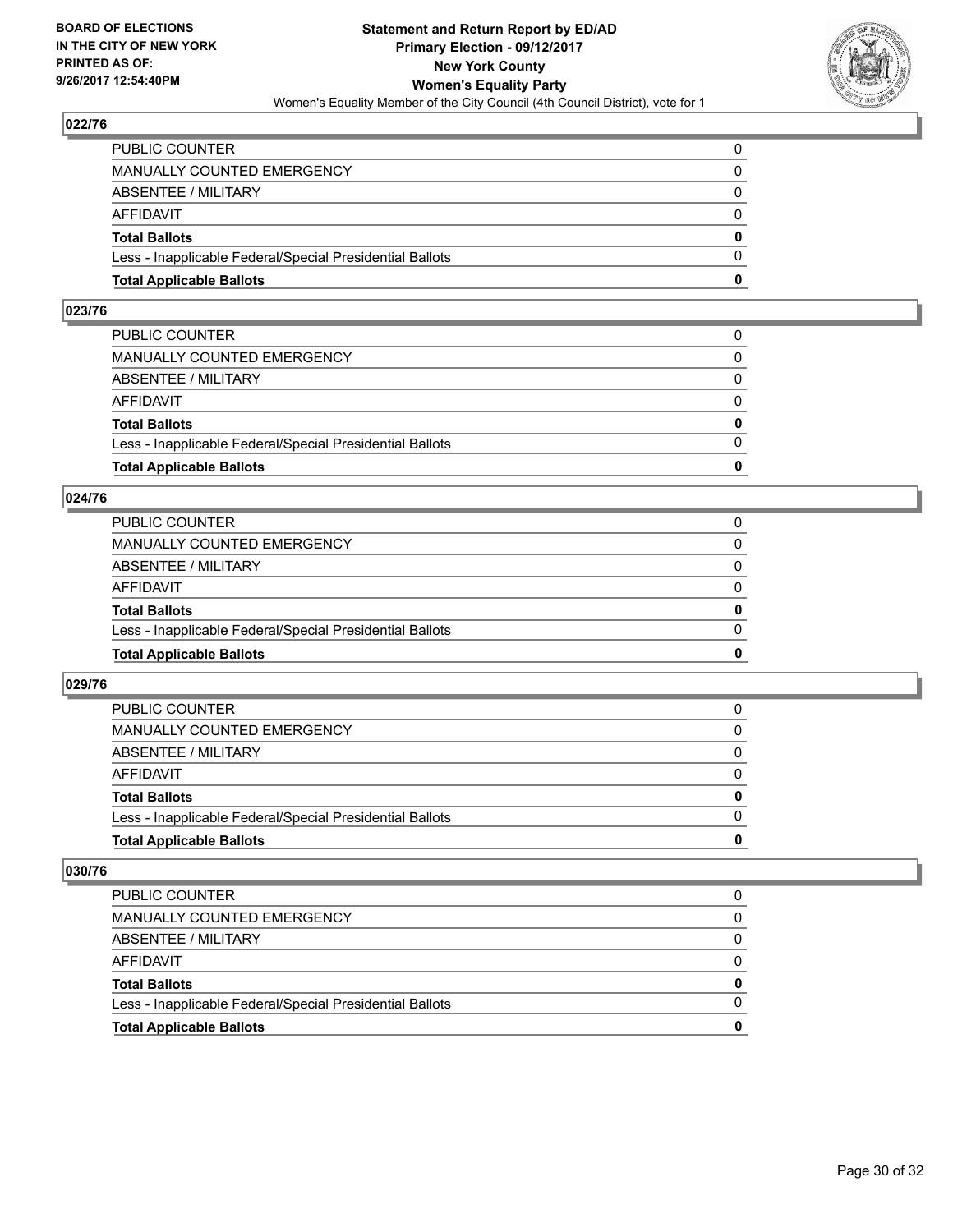

| <b>Total Applicable Ballots</b>                          | o        |
|----------------------------------------------------------|----------|
| Less - Inapplicable Federal/Special Presidential Ballots | $\Omega$ |
| <b>Total Ballots</b>                                     | 0        |
| <b>AFFIDAVIT</b>                                         | 0        |
| ABSENTEE / MILITARY                                      | 0        |
| <b>MANUALLY COUNTED EMERGENCY</b>                        | 0        |
| PUBLIC COUNTER                                           |          |

#### **088/76**

| <b>Total Applicable Ballots</b>                          | 0        |
|----------------------------------------------------------|----------|
| Less - Inapplicable Federal/Special Presidential Ballots | $\Omega$ |
| <b>Total Ballots</b>                                     | 0        |
| AFFIDAVIT                                                | 0        |
| ABSENTEE / MILITARY                                      | $\Omega$ |
| MANUALLY COUNTED EMERGENCY                               | 0        |
| PUBLIC COUNTER                                           |          |
|                                                          |          |

#### **091/76 COMBINED into: 045/73**

#### **092/76 COMBINED into: 045/73**

| PUBLIC COUNTER                                           |          |
|----------------------------------------------------------|----------|
| MANUALLY COUNTED EMERGENCY                               | 0        |
| ABSENTEE / MILITARY                                      | 0        |
| AFFIDAVIT                                                | 0        |
| <b>Total Ballots</b>                                     | 0        |
| Less - Inapplicable Federal/Special Presidential Ballots | $\Omega$ |
| <b>Total Applicable Ballots</b>                          | 0        |
|                                                          |          |